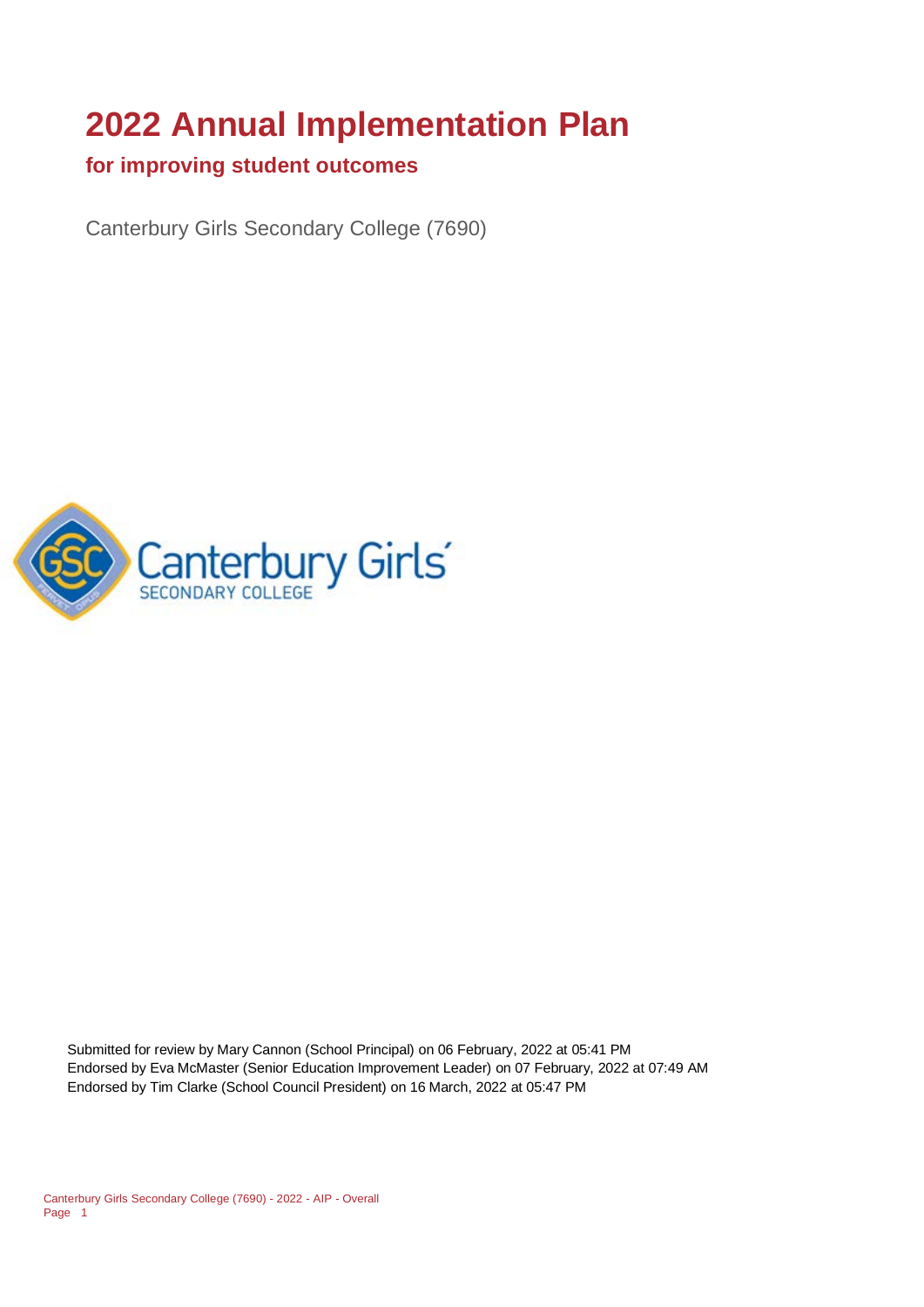# **Self-evaluation Summary - 2022**

|                                           | <b>FISO 2.0 Dimensions</b>                                                                                                                                                                                                       | <b>Self-evaluation Level</b> |
|-------------------------------------------|----------------------------------------------------------------------------------------------------------------------------------------------------------------------------------------------------------------------------------|------------------------------|
| <b>Teaching</b><br>and<br><b>Learning</b> | Documented teaching and learning program based on the Victorian<br>Curriculum and senior secondary pathways, incorporating extra-<br>curricula programs                                                                          | Embedding                    |
|                                           | Use of common and subject-specific high impact teaching and<br>learning strategies as part of a shared and responsive teaching and<br>learning model implemented through positive and supportive student-<br>staff relationships |                              |

| <b>Assessment</b> | Systematic use of assessment strategies and measurement practices<br>to obtain and provide feedback on student learning growth, attainment<br>and wellbeing capabilities | Embedding |
|-------------------|--------------------------------------------------------------------------------------------------------------------------------------------------------------------------|-----------|
|                   | Systematic use of data and evidence to drive the prioritisation,<br>development, and implementation of actions in schools and<br>classrooms.                             |           |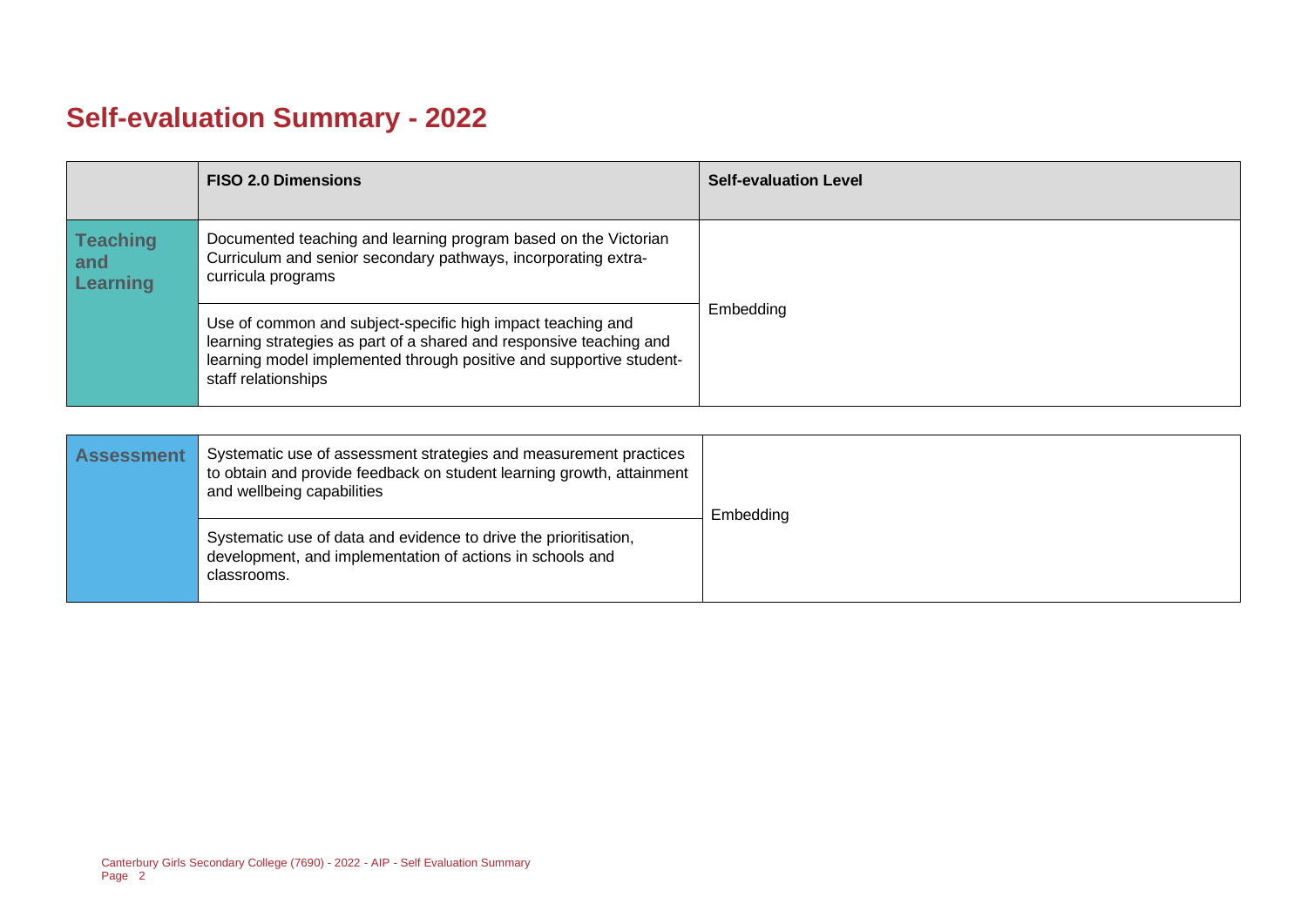| Leadership | The strategic direction and deployment of resources to create and<br>reflect shared goals and values; high expectations; and a positive,<br>safe and orderly learning environment | Excelling |
|------------|-----------------------------------------------------------------------------------------------------------------------------------------------------------------------------------|-----------|
|            | Shared development of a culture of respect and collaboration with<br>positive and supportive relationships between students and staff at the<br>core                              |           |

| <b>Engagement</b> | Activation of student voice and agency, including in leadership and<br>learning, to strengthen students' participation and engagement in<br>school                                    | Embedding |
|-------------------|---------------------------------------------------------------------------------------------------------------------------------------------------------------------------------------|-----------|
|                   | Strong relationships and active partnerships between schools and<br>families/carers, communities, and organisations to strengthen<br>students' participation and engagement in school |           |

| <b>Support</b> | Responsive, tiered and contextualised approaches and strong<br>relationships to support student learning, wellbeing and inclusion                                         |           |
|----------------|---------------------------------------------------------------------------------------------------------------------------------------------------------------------------|-----------|
|                | Effective use of resources and active partnerships with families/carers,<br>specialist providers and community organisations to provide<br>responsive support to students | Excelling |

| Enter your reflective comments | The recurring lockdowns during 2021 and 2022 have certainly had an impact on student outcomes and student wellbeing.<br>During 2021, teaching staff drew on their experiences in 2020 to design and re-design learning activities that recognised the<br>culminative effect of remote learning, the different learning experiences required for remote learning and the need for further<br>targeted wellbeing responses. |
|--------------------------------|---------------------------------------------------------------------------------------------------------------------------------------------------------------------------------------------------------------------------------------------------------------------------------------------------------------------------------------------------------------------------------------------------------------------------|
|                                | The focus of 2022 will be on working with students to develop their understanding of their own learning, the actions they can<br>do to take responsibility for their own learning and how they can set goals, monitor them and evaluate what they need to                                                                                                                                                                 |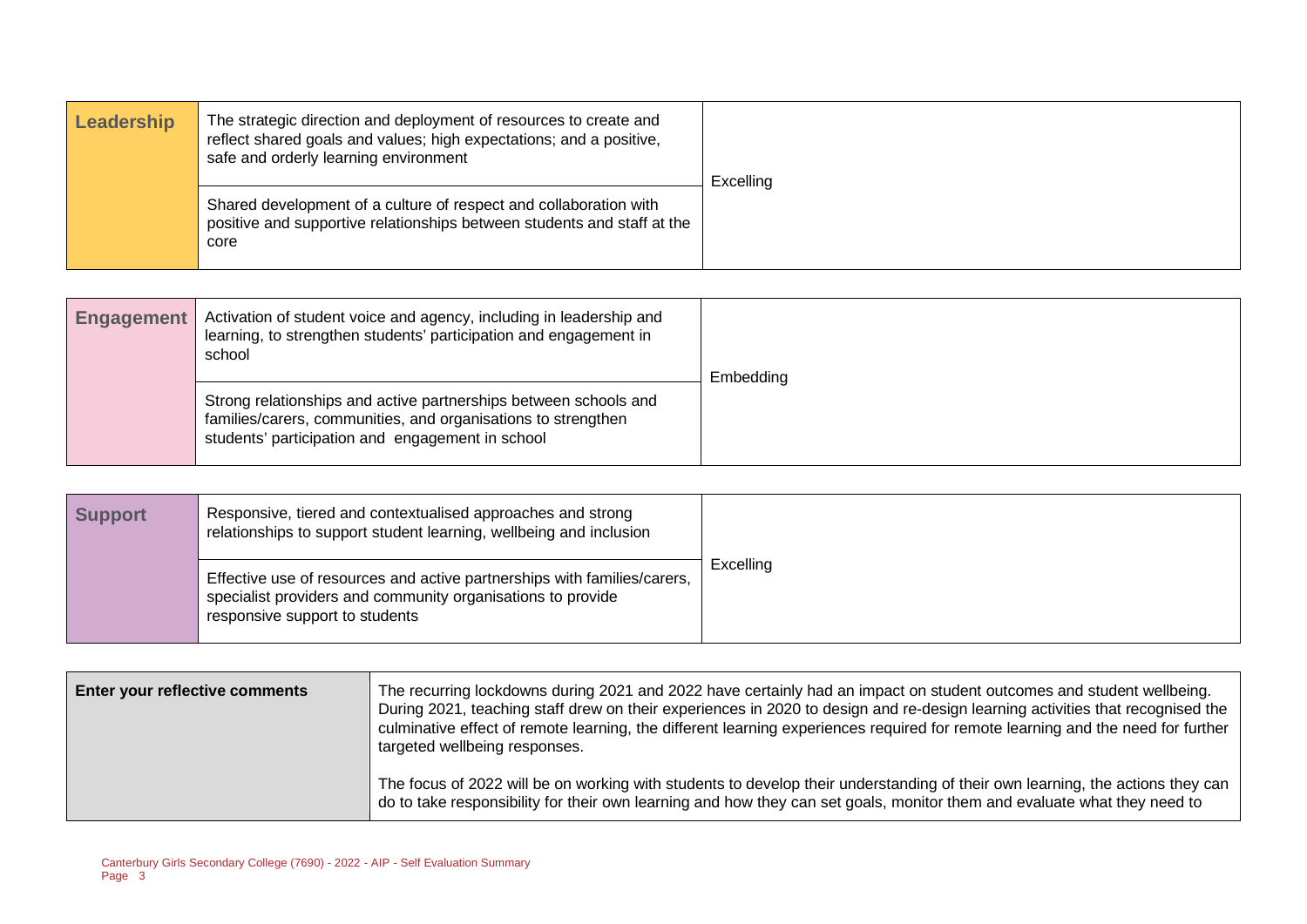|                                  | achieve them drawing on teacher support.<br>With the appointment of amental health practitioner, the wellbeing team will continue to identify student wellbeing needs and<br>respond accordingly.<br>We have not rated ourselves as excelling in all areas as the criteria states the need to be a system leader and we cannot<br>provide evidence to show system leadership in these areas. |  |
|----------------------------------|----------------------------------------------------------------------------------------------------------------------------------------------------------------------------------------------------------------------------------------------------------------------------------------------------------------------------------------------------------------------------------------------|--|
|                                  |                                                                                                                                                                                                                                                                                                                                                                                              |  |
|                                  |                                                                                                                                                                                                                                                                                                                                                                                              |  |
| <b>Considerations for 2022</b>   | A focus on metacognition in the classroom to increase student learning confidence<br>A re-engagement into co-curricular programs to increase school connectedness to pers and school<br>A continued focus on student wellbeing and responding to student needs                                                                                                                               |  |
| Documents that support this plan |                                                                                                                                                                                                                                                                                                                                                                                              |  |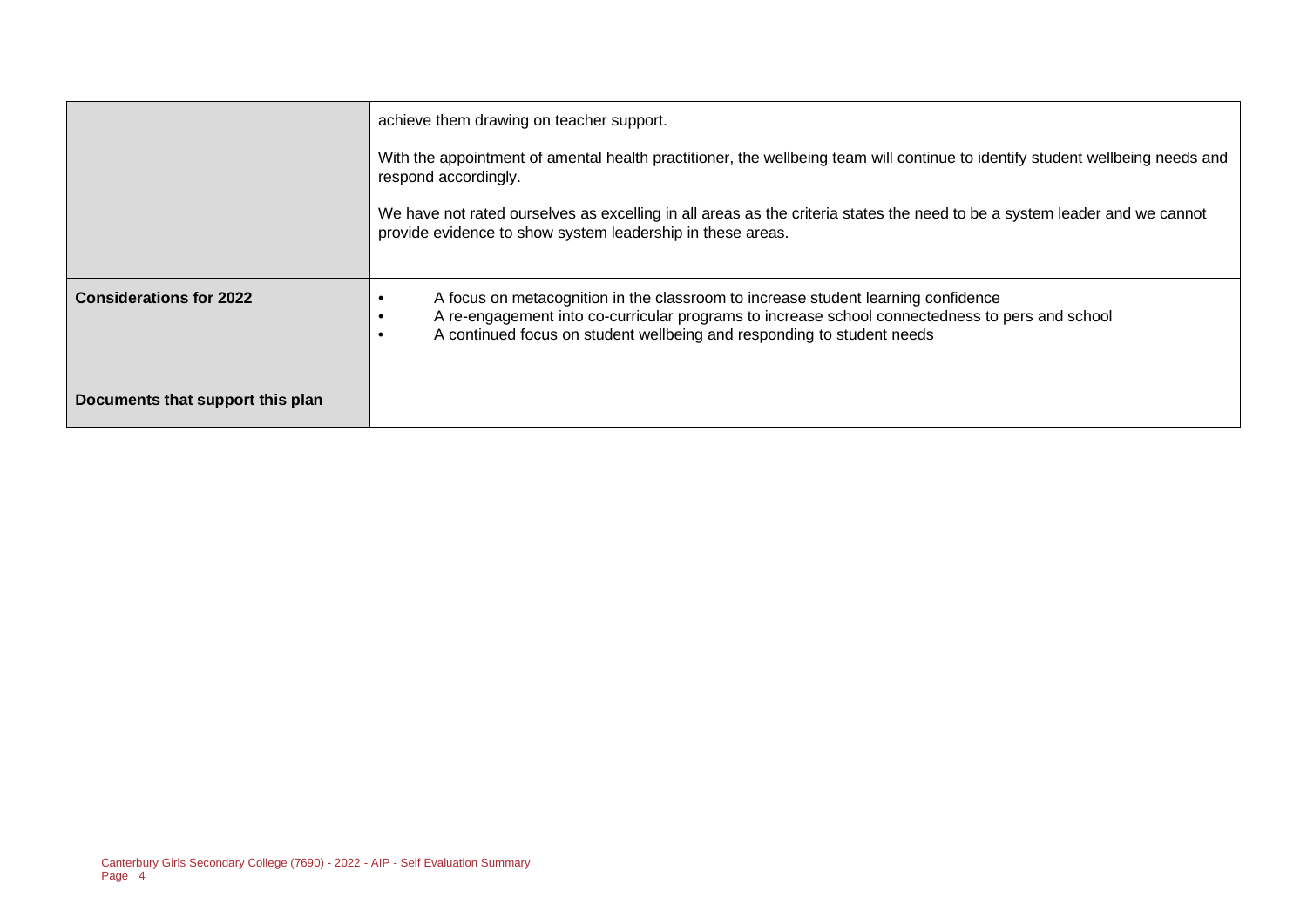# **SSP Goals Targets and KIS**

| Goal 1                                                  | <b>2022 Priorities Goal</b><br><br><br>Some of our students have thrived in the remote learning environment, others have maintained their learning progress,<br>and some need extra learning and wellbeing support despite the best efforts of their teachers and families. In 2022 we will<br>continue to focus on student learning - with an increased focus on numeracy - and student wellbeing through the 2022<br>Priorities Goal, a learning Key Improvement Strategy and a wellbeing Key Improvement Strategy. We will teach and<br>support each student at their point of need and in line with FISO. |  |  |
|---------------------------------------------------------|---------------------------------------------------------------------------------------------------------------------------------------------------------------------------------------------------------------------------------------------------------------------------------------------------------------------------------------------------------------------------------------------------------------------------------------------------------------------------------------------------------------------------------------------------------------------------------------------------------------|--|--|
| Target 1.1                                              | Support for the 2022 Priorities                                                                                                                                                                                                                                                                                                                                                                                                                                                                                                                                                                               |  |  |
| Key Improvement Strategy 1.a<br>Priority 2022 Dimension | Learning - Support both those who need extra support and those who have thrived to continue to extend their learning,<br>especially in numeracy                                                                                                                                                                                                                                                                                                                                                                                                                                                               |  |  |
| Key Improvement Strategy 1.b<br>Priority 2022 Dimension | Wellbeing - Effectively mobilise available resources to support students' wellbeing and mental health, especially the most<br>vulnerable                                                                                                                                                                                                                                                                                                                                                                                                                                                                      |  |  |
| Goal 2                                                  | To improve student outcomes and learning growth in literacy                                                                                                                                                                                                                                                                                                                                                                                                                                                                                                                                                   |  |  |
| Target 2.1                                              | By 2023 increase the percentage of Year 9 students achieving high relative learning growth on NAPLAN:<br>• Reading from 24% (2018) to $32\%$<br>• Writing from 23% (2018) to 32%.                                                                                                                                                                                                                                                                                                                                                                                                                             |  |  |
| <b>Target 2.2</b>                                       | By 2023 increase the percentage in the top two NAPLAN bands at Year 9:<br>• Reading from 40% (2018) to 43%<br>• Writing from 19% (2018) to 30%.                                                                                                                                                                                                                                                                                                                                                                                                                                                               |  |  |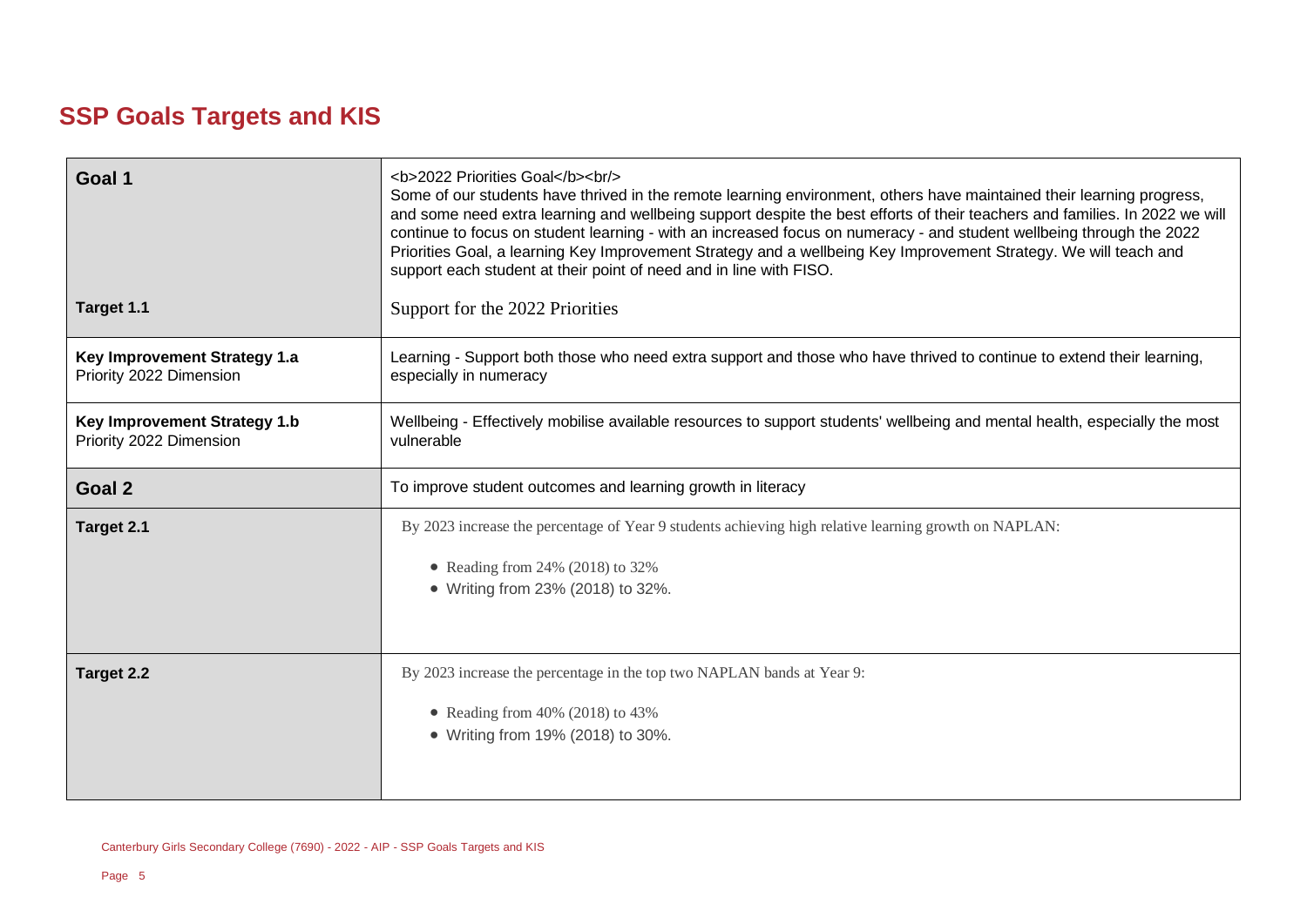| Target 2.3                                                                 | By 2023 improve the VCE All studies mean score from 31.68 (2018) to 32.5                                                                 |  |  |
|----------------------------------------------------------------------------|------------------------------------------------------------------------------------------------------------------------------------------|--|--|
| Target 2.4                                                                 | By 2023 improve the percentage of English study group scores of 37 or more from 21% in 2018 to 25%                                       |  |  |
| <b>Key Improvement Strategy 2.a</b><br><b>Building practice excellence</b> | Develop, implement and embed a research-based shared approach to teaching literacy across the curriculum                                 |  |  |
| <b>Key Improvement Strategy 2.b</b><br>Curriculum planning and assessment  | Develop capability of PLTs to collaboratively design, use and moderate formative and summative assessment for<br>differentiated learning |  |  |
| <b>Key Improvement Strategy 2.c</b><br><b>Building practice excellence</b> | Embed regular processes for modelling, feedback and professional learning to build excellence in literacy teaching                       |  |  |
|                                                                            | To improve student outcomes and learning growth in numeracy and Mathematics                                                              |  |  |
| Goal 3                                                                     |                                                                                                                                          |  |  |
| Target 3.1                                                                 | By 2023 increase the percentage of Year 9 students achieving high relative learning growth on NAPLAN numeracy from<br>21% (2018) to 30%  |  |  |
| Target 3.2                                                                 | By 2023 increase the percentage in the top two NAPLAN bands at Year 9 for numeracy from 43% (2018) to 45%                                |  |  |
| Target 3.3                                                                 | By 2023 all Mathematics adjusted study scores to improve and be above the GAT predicted score                                            |  |  |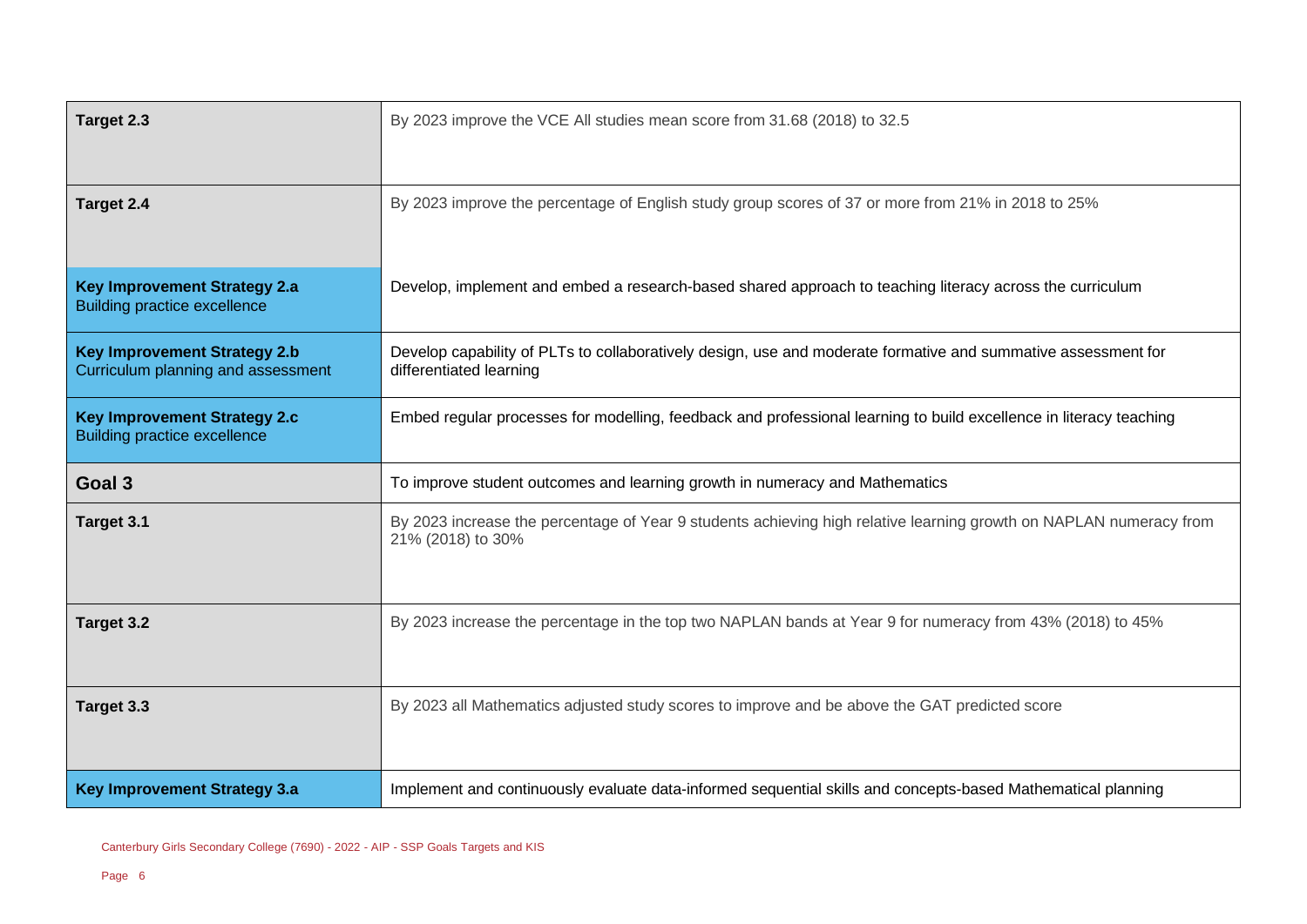| Evaluating impact on learning                                              |                                                                                                                                                                                                                                                                                                                                                                                                                                                                      |  |
|----------------------------------------------------------------------------|----------------------------------------------------------------------------------------------------------------------------------------------------------------------------------------------------------------------------------------------------------------------------------------------------------------------------------------------------------------------------------------------------------------------------------------------------------------------|--|
| <b>Key Improvement Strategy 3.b</b><br>Curriculum planning and assessment  | Develop capability for professional learning teams (PLTs) to collaboratively design, use and moderate formative and<br>summative assessment for differentiated learning.                                                                                                                                                                                                                                                                                             |  |
| <b>Key Improvement Strategy 3.c</b><br><b>Building practice excellence</b> | Embed regular processes for modelling, feedback and professional learning to build excellence in Mathematics teaching                                                                                                                                                                                                                                                                                                                                                |  |
| Key Improvement Strategy 3.d<br>Evaluating impact on learning              | Action Plan to accelerate improvement                                                                                                                                                                                                                                                                                                                                                                                                                                |  |
| Goal 4                                                                     | To build students as empowered learners, engaged and active in their learning                                                                                                                                                                                                                                                                                                                                                                                        |  |
| Target 4.1                                                                 | By 2023 improve the percentage of positive responses to the Attitudes to School Survey:<br><b>Stimulated Learning</b><br>• Year 7-9 from 61% (2018) to 75% (2023)<br>• Year 10-12 from 55% (2018) to 70% (2023)<br>Student voice and agency<br>• Year 7-9 from 55% (2018) to 70% (2023)<br>• Year 10-12 from 53% (2018) to 70% (2023)<br>Differentiated learning challenge<br>• Year 7-9 from 54% (2018) to 70% (2023)<br>• Year 10-12 from 52% (2018) to 70% (2023) |  |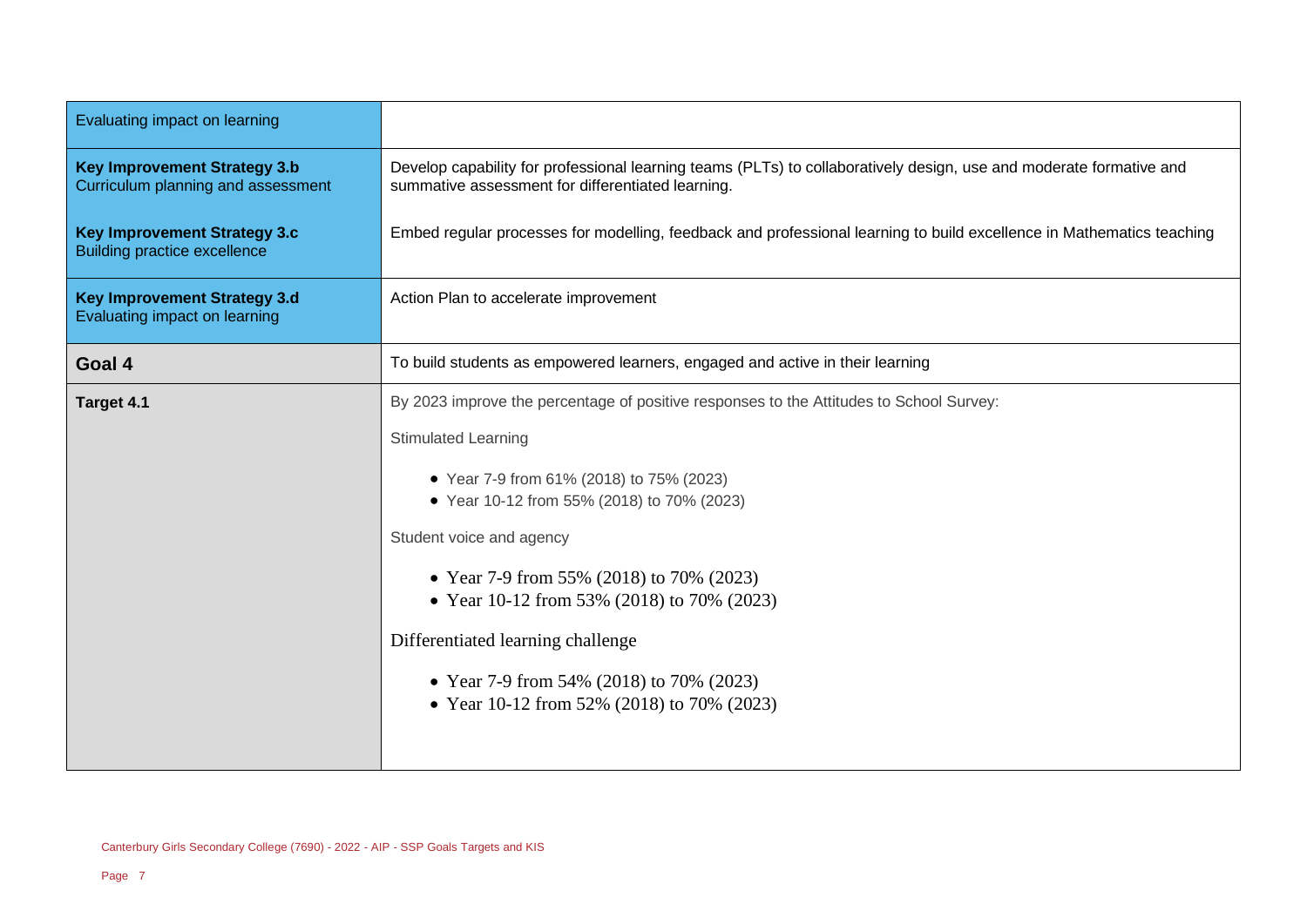| <b>Target 4.2</b>                                                                       | By 2023 improve the percentage of positive responses on the School Staff Survey – Climate module for teacher<br>collaboration from 56% (2018) to 70%                                                                                                                                                                         |
|-----------------------------------------------------------------------------------------|------------------------------------------------------------------------------------------------------------------------------------------------------------------------------------------------------------------------------------------------------------------------------------------------------------------------------|
| Target 4.3                                                                              | By 2023 improve the percentage of positive responses on the School Staff Survey - Teaching and Learning modules for the following<br>factors:<br>• Plan differentiated learning activities 60.5% (2018) to 70%<br>• Monitor effectiveness using data 59% (2018) to 70%<br>• Understand how to analyse data 50% (2018) to 70% |
| <b>Key Improvement Strategy 4.a</b><br>Empowering students and building school<br>pride | Develop, implement and embed a research-based shared approach to enhance student voice and agency in learning                                                                                                                                                                                                                |
| <b>Key Improvement Strategy 4.b</b><br>Intellectual engagement and self-<br>awareness   | Design challenging learning that involves deep understanding, discipline-rich inquiry, problem solving and collaboration                                                                                                                                                                                                     |
| <b>Key Improvement Strategy 4.c</b><br>Intellectual engagement and self-<br>awareness   | Embed the agreed teaching and learning model and high impact teaching strategies to activate student agency                                                                                                                                                                                                                  |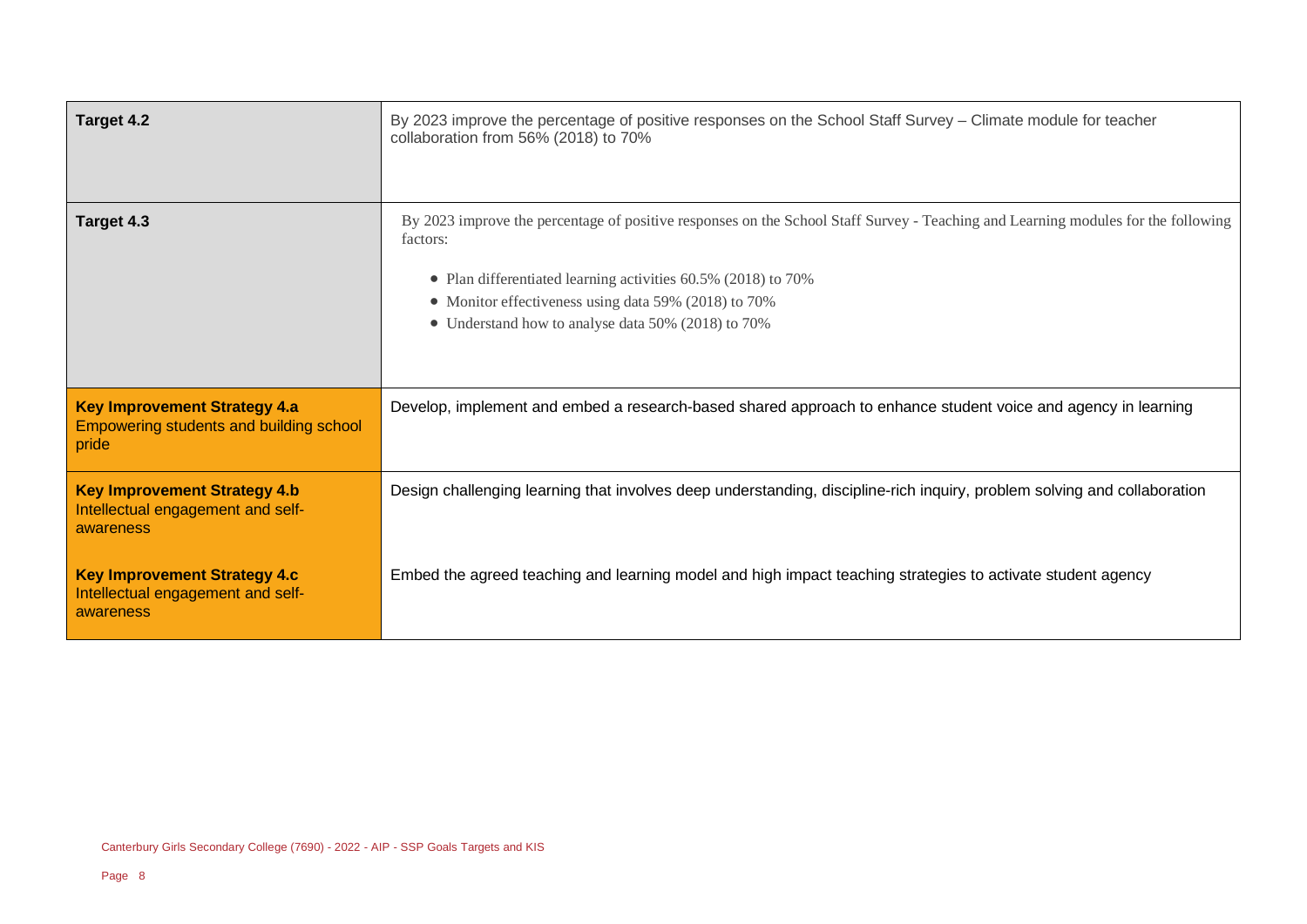# **Select Annual Goals and KIS**

| <b>Four Year Strategic Goals</b>                                                                                                                                                              | Is this<br>selected for<br>focus this<br>year? | <b>Four Year Strategic Targets</b> | 12 month target<br>The 12 month target is an incremental step<br>towards meeting the 4-year target, using the<br>same data set.                                                                                                                                                                                                                                                                                                                                                                                                                                                                                                                                                                                                                                      |
|-----------------------------------------------------------------------------------------------------------------------------------------------------------------------------------------------|------------------------------------------------|------------------------------------|----------------------------------------------------------------------------------------------------------------------------------------------------------------------------------------------------------------------------------------------------------------------------------------------------------------------------------------------------------------------------------------------------------------------------------------------------------------------------------------------------------------------------------------------------------------------------------------------------------------------------------------------------------------------------------------------------------------------------------------------------------------------|
| <b>2022 Priorities Goal</b><br><br><br>Some of our students have thrived in<br>the remote learning environment,<br>others have maintained their learning<br>progress, and some need extra<br> | Yes                                            | Support for the 2022 Priorities    | By the end of 2022 increase the<br>percentage of Year 9 students achieving<br>high relative learning growth on NAPLAN:<br>Reading to 36%<br>By the end of 2022 increase the<br>percentage of Year 9 students achieving<br>high relative learning growth on NAPLAN:<br>Writing to 44%<br>By the end of 2022 increase the<br>percentage in the top two NAPLAN bands<br>at Year 9: Reading to 44%<br>By the end of 2022 increase the<br>percentage in the top two NAPLAN bands<br>at Year 9: Writing to 31%.<br>By the end of 2022 increase the<br>percentage of Year 9 students achieving<br>high relative learning growth on NAPLAN<br>numeracy to 31%.<br>By the end of 2022 increase the<br>percentage in the top two NAPLAN bands<br>at Year 9 for numeracy to 46% |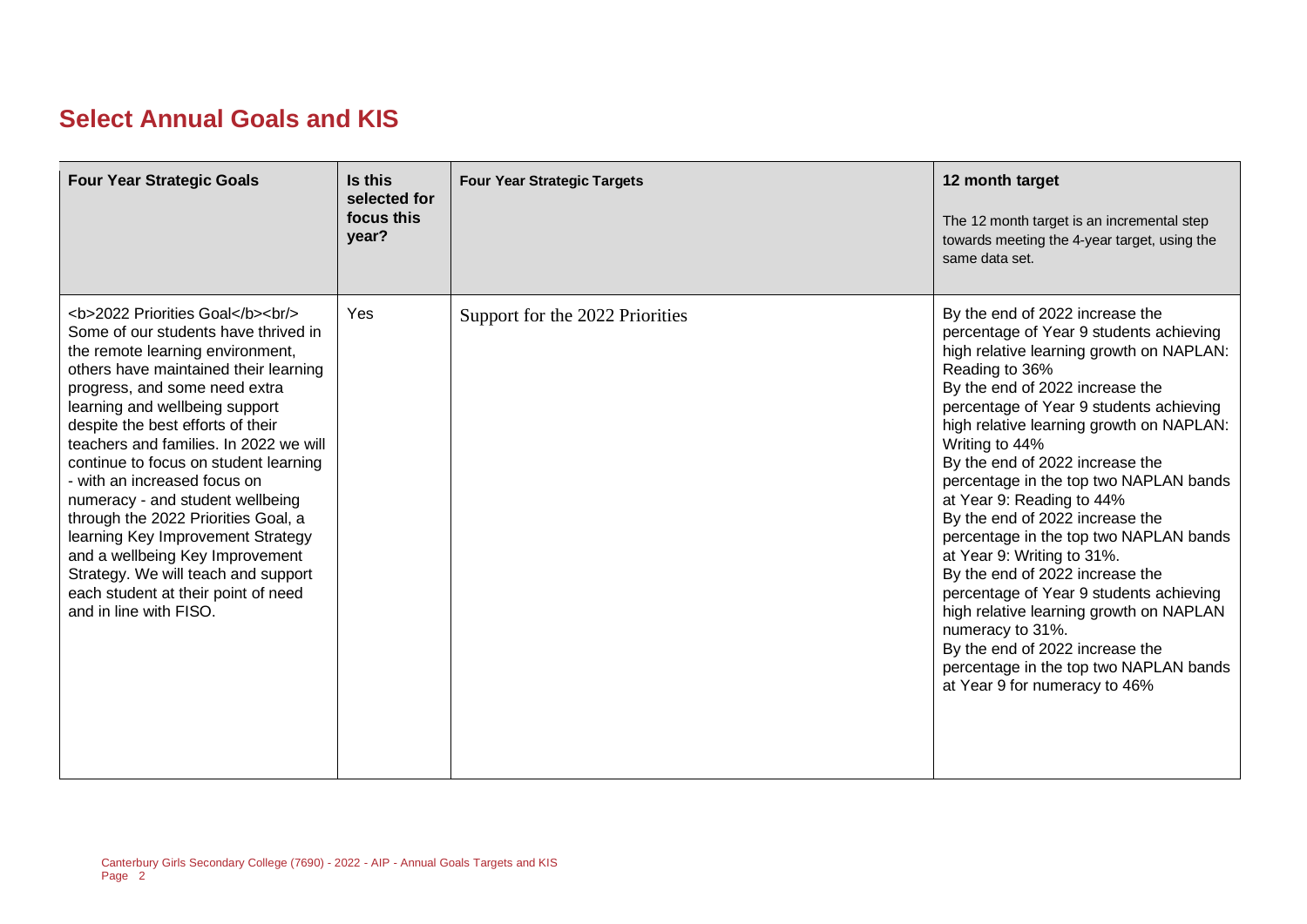| To improve student outcomes and<br><b>No</b><br>learning growth in literacy              |           | By 2023 increase the percentage of Year 9 students achieving high<br>relative learning growth on NAPLAN:<br>• Reading from 24% (2018) to 32%<br>• Writing from 23% (2018) to 32%. |  |
|------------------------------------------------------------------------------------------|-----------|-----------------------------------------------------------------------------------------------------------------------------------------------------------------------------------|--|
|                                                                                          |           | By 2023 increase the percentage in the top two NAPLAN bands at Year<br>9:<br>• Reading from 40% (2018) to 43%<br>• Writing from 19% (2018) to 30%.                                |  |
|                                                                                          |           | By 2023 improve the VCE All studies mean score from 31.68<br>(2018) to 32.5                                                                                                       |  |
|                                                                                          |           | By 2023 improve the percentage of English study group scores of<br>37 or more from 21% in 2018 to 25%                                                                             |  |
| To improve student outcomes and<br>learning growth in numeracy and<br><b>Mathematics</b> | <b>No</b> | By 2023 increase the percentage of Year 9 students achieving high<br>relative learning growth on NAPLAN numeracy from 21% (2018) to<br>30%                                        |  |
|                                                                                          |           | By 2023 increase the percentage in the top two NAPLAN bands at<br>Year 9 for numeracy from 43% (2018) to 45%                                                                      |  |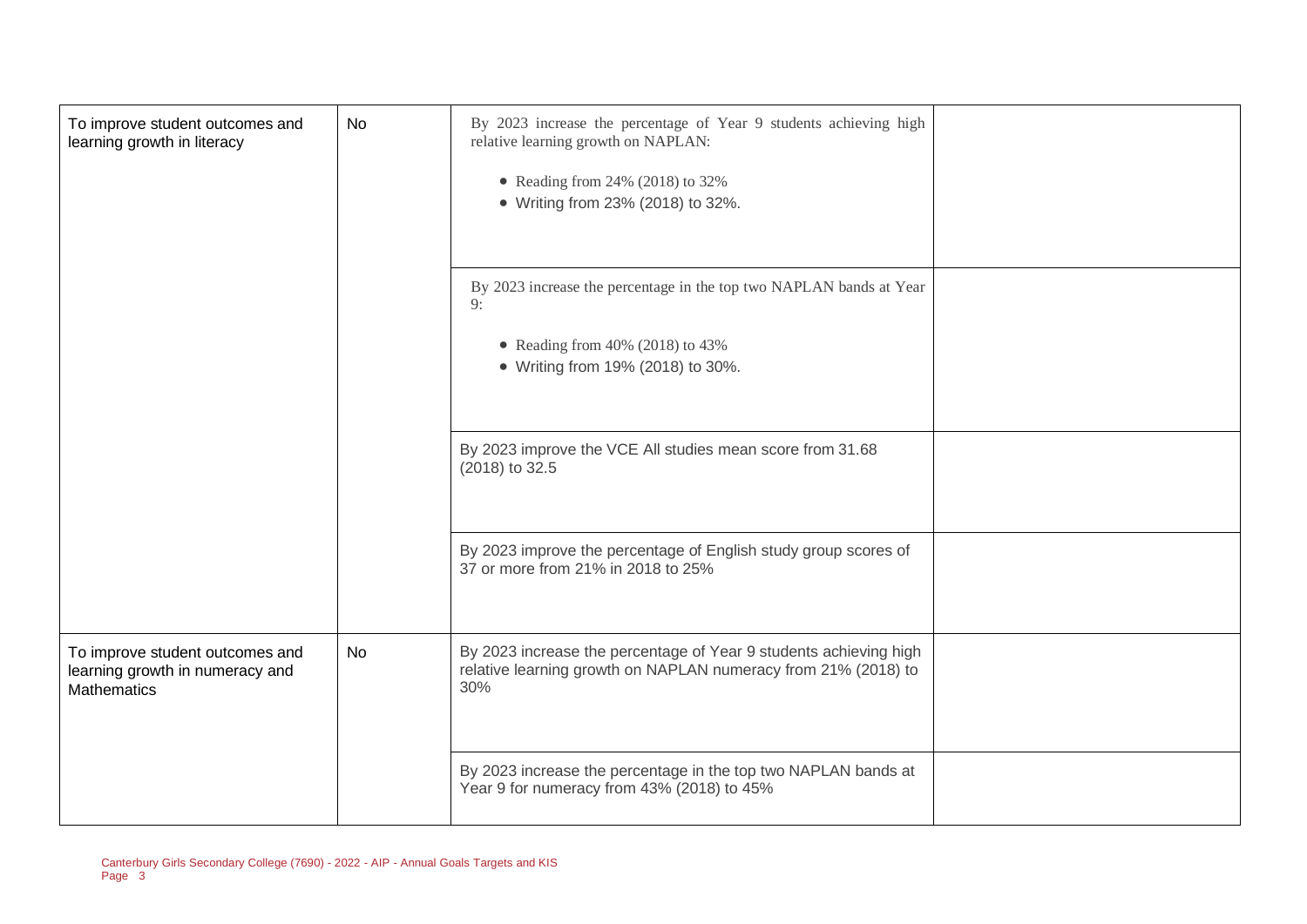| By 2023 improve the percentage of positive responses to the<br>Yes<br>By the end of 2022 improve the<br>To build students as empowered<br>Attitudes to School Survey:<br>percentage of positive responses to the<br>learners, engaged and active in their<br>Attitudes to School Survey:<br>learning<br><b>Stimulated Learning</b><br><b>Stimulated Learning</b><br>•Year 7-9 to 68%<br>• Year 7-9 from 61% (2018) to 75% (2023)<br>•Year 10-12 to 56%<br>• Year 10-12 from 55% (2018) to 70% (2023)<br>Student voice and agency<br>Student voice and agency<br>•Year 7-9 to 58%<br>•Year 10-12 from 54%<br>• Year 7-9 from 55% (2018) to 70% (2023)<br>• Year 10-12 from 53% (2018) to 70% (2023)<br>Differentiated learning challenge<br>•Year 7-9 to 63%<br>Differentiated learning challenge<br>•Year 10-12 to 53%<br>• Year 7-9 from 54% (2018) to 70% (2023)<br>• Year 10-12 from 52% (2018) to 70% (2023)<br>By 2023 improve the percentage of positive responses on the<br>By the end of 2022 improve the<br>School Staff Survey - Climate module for teacher collaboration<br>percentage of positive responses on the<br>from 56% (2018) to 70%<br>School Staff Survey - Climate module for<br>teacher collaboration to 80% |  | By 2023 all Mathematics adjusted study scores to improve and be<br>above the GAT predicted score |  |
|--------------------------------------------------------------------------------------------------------------------------------------------------------------------------------------------------------------------------------------------------------------------------------------------------------------------------------------------------------------------------------------------------------------------------------------------------------------------------------------------------------------------------------------------------------------------------------------------------------------------------------------------------------------------------------------------------------------------------------------------------------------------------------------------------------------------------------------------------------------------------------------------------------------------------------------------------------------------------------------------------------------------------------------------------------------------------------------------------------------------------------------------------------------------------------------------------------------------------------------|--|--------------------------------------------------------------------------------------------------|--|
|                                                                                                                                                                                                                                                                                                                                                                                                                                                                                                                                                                                                                                                                                                                                                                                                                                                                                                                                                                                                                                                                                                                                                                                                                                      |  |                                                                                                  |  |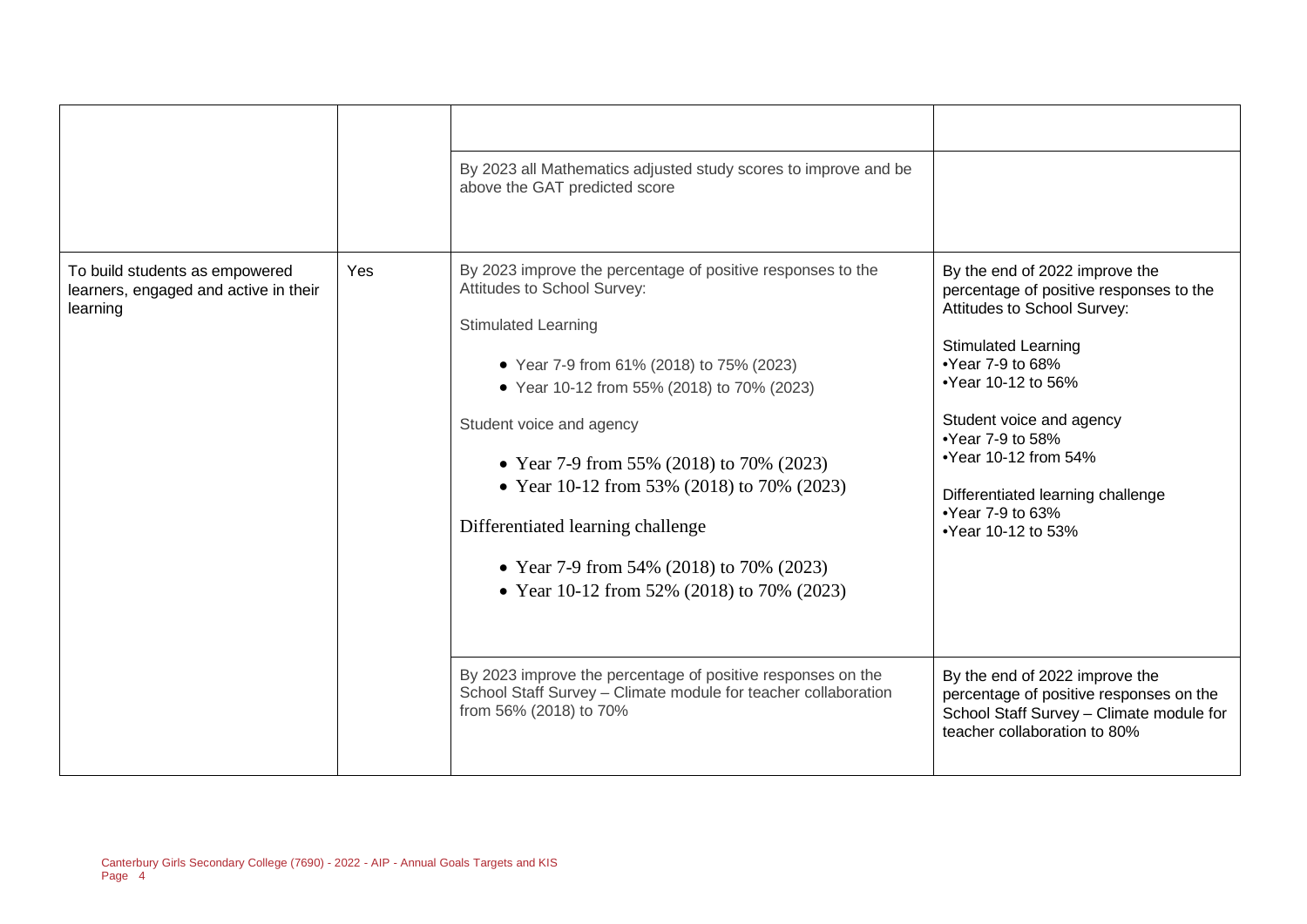| Goal 1                            | <b>2022 Priorities Goal</b><br><br><br>Some of our students have thrived in the remote learning environment, others have maintained their learning progress, and<br>some need extra learning and wellbeing support despite the best efforts of their teachers and families. In 2022 we will continue<br>to focus on student learning - with an increased focus on numeracy - and student wellbeing through the 2022 Priorities Goal, a<br>learning Key Improvement Strategy and a wellbeing Key Improvement Strategy. We will teach and support each student at<br>their point of need and in line with FISO.                                                                                                                           |                                              |  |  |
|-----------------------------------|-----------------------------------------------------------------------------------------------------------------------------------------------------------------------------------------------------------------------------------------------------------------------------------------------------------------------------------------------------------------------------------------------------------------------------------------------------------------------------------------------------------------------------------------------------------------------------------------------------------------------------------------------------------------------------------------------------------------------------------------|----------------------------------------------|--|--|
| 12 Month Target 1.1               | By the end of 2022 increase the percentage of Year 9 students achieving high relative learning growth on NAPLAN: Reading<br>to $36\%$<br>By the end of 2022 increase the percentage of Year 9 students achieving high relative learning growth on NAPLAN: Writing to<br>44%<br>By the end of 2022 increase the percentage in the top two NAPLAN bands at Year 9: Reading to 44%<br>By the end of 2022 increase the percentage in the top two NAPLAN bands at Year 9: Writing to 31%.<br>By the end of 2022 increase the percentage of Year 9 students achieving high relative learning growth on NAPLAN numeracy<br>to $31\%$ .<br>By the end of 2022 increase the percentage in the top two NAPLAN bands at Year 9 for numeracy to 46% |                                              |  |  |
| <b>Key Improvement Strategies</b> |                                                                                                                                                                                                                                                                                                                                                                                                                                                                                                                                                                                                                                                                                                                                         | Is this KIS selected for focus this<br>year? |  |  |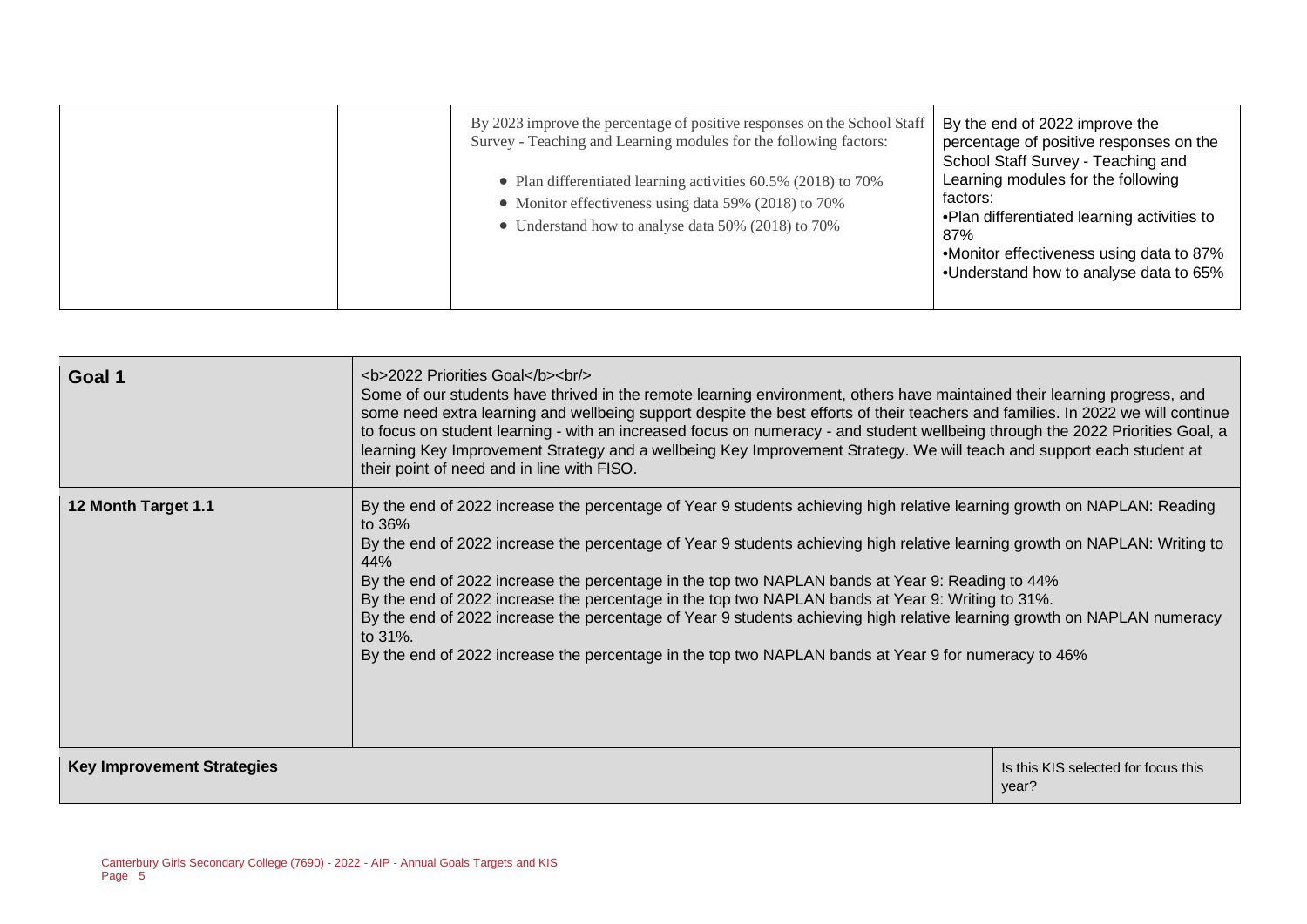| KIS <sub>1</sub><br>Priority 2022 Dimension                                                                                                                                                                                                                                               | Learning - Support both those who need extra support and those who have thrived to<br>Yes<br>continue to extend their learning, especially in numeracy                                                                                                                                                                            |     |  |  |
|-------------------------------------------------------------------------------------------------------------------------------------------------------------------------------------------------------------------------------------------------------------------------------------------|-----------------------------------------------------------------------------------------------------------------------------------------------------------------------------------------------------------------------------------------------------------------------------------------------------------------------------------|-----|--|--|
| KIS <sub>2</sub><br>Priority 2022 Dimension                                                                                                                                                                                                                                               | Wellbeing - Effectively mobilise available resources to support students' wellbeing and<br>mental health, especially the most vulnerable                                                                                                                                                                                          | Yes |  |  |
| Explain why the school has selected this<br>KIS as a focus for this year. Please make<br>reference to the self-evaluation, relevant<br>school data, the progress against School<br>Strategic Plan (SSP) goals, targets, and the<br>diagnosis of issues requiring particular<br>attention. | Please leave this field empty. Schools are not required to provide a rationale as this is in line with system priorities for 2022.                                                                                                                                                                                                |     |  |  |
| Goal 2                                                                                                                                                                                                                                                                                    | To build students as empowered learners, engaged and active in their learning                                                                                                                                                                                                                                                     |     |  |  |
| 12 Month Target 2.1                                                                                                                                                                                                                                                                       | By the end of 2022 improve the percentage of positive responses to the Attitudes to School Survey:<br><b>Stimulated Learning</b><br>•Year 7-9 to 68%<br>•Year 10-12 to 56%<br>Student voice and agency<br>•Year 7-9 to 58%<br>•Year 10-12 from 54%<br>Differentiated learning challenge<br>•Year 7-9 to 63%<br>•Year 10-12 to 53% |     |  |  |
| 12 Month Target 2.2                                                                                                                                                                                                                                                                       | By the end of 2022 improve the percentage of positive responses on the School Staff Survey - Climate module for teacher<br>collaboration to 80%                                                                                                                                                                                   |     |  |  |
| 12 Month Target 2.3                                                                                                                                                                                                                                                                       | By the end of 2022 improve the percentage of positive responses on the School Staff Survey - Teaching and Learning<br>modules for the following factors:                                                                                                                                                                          |     |  |  |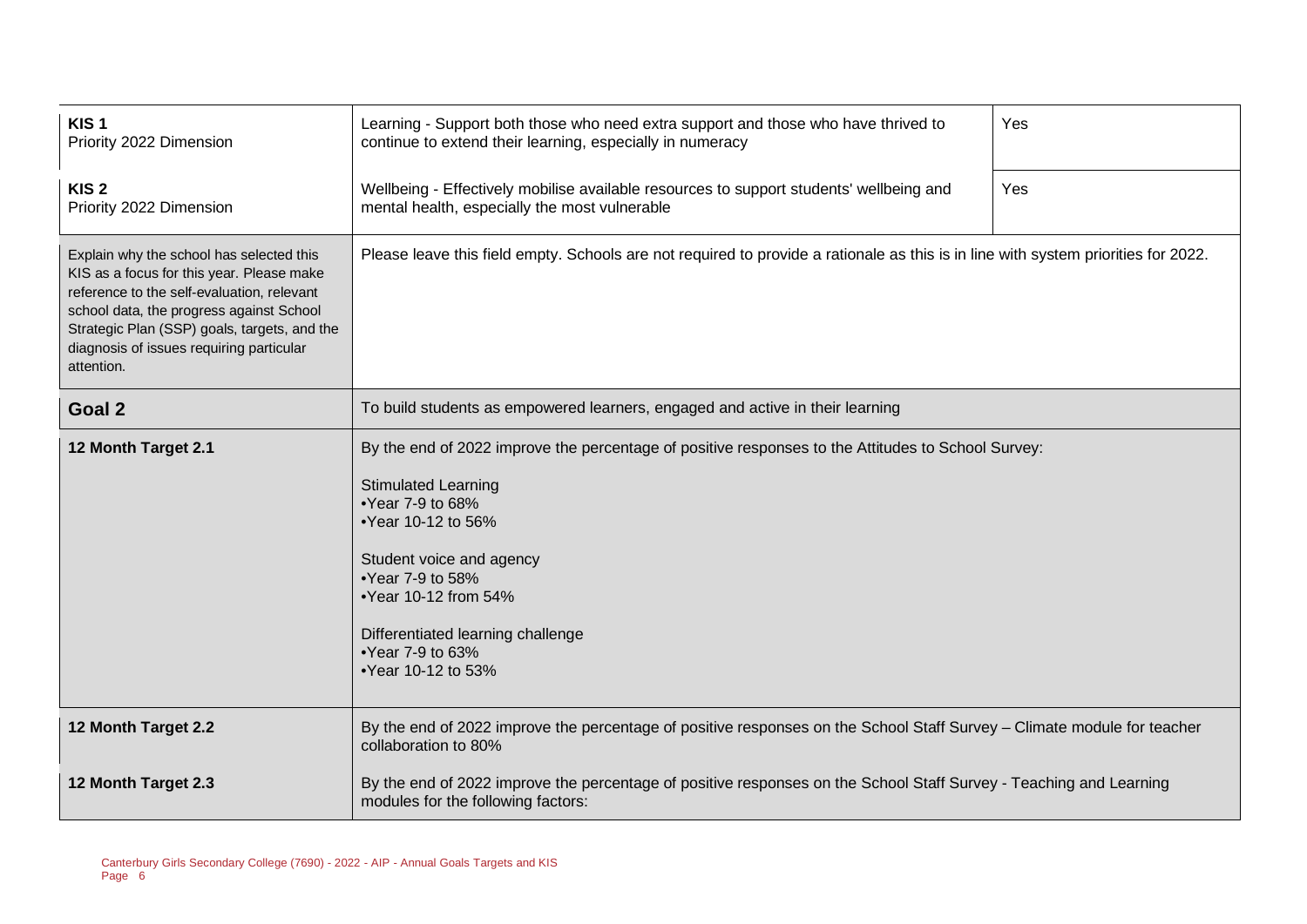|                                                                                                                                                                                                                                                                                           | . Plan differentiated learning activities to 87%<br>•Monitor effectiveness using data to 87%<br>•Understand how to analyse data to 65%                                                                                                                                                                                                                                                                                                                                                                                                                                                                                           |                                              |  |  |
|-------------------------------------------------------------------------------------------------------------------------------------------------------------------------------------------------------------------------------------------------------------------------------------------|----------------------------------------------------------------------------------------------------------------------------------------------------------------------------------------------------------------------------------------------------------------------------------------------------------------------------------------------------------------------------------------------------------------------------------------------------------------------------------------------------------------------------------------------------------------------------------------------------------------------------------|----------------------------------------------|--|--|
| <b>Key Improvement Strategies</b>                                                                                                                                                                                                                                                         |                                                                                                                                                                                                                                                                                                                                                                                                                                                                                                                                                                                                                                  | Is this KIS selected for focus this<br>year? |  |  |
| KIS <sub>1</sub><br><b>Empowering students and building</b><br>school pride                                                                                                                                                                                                               | Develop, implement and embed a research-based shared approach to enhance student<br>voice and agency in learning                                                                                                                                                                                                                                                                                                                                                                                                                                                                                                                 | Yes                                          |  |  |
| KIS <sub>2</sub><br>Intellectual engagement and self-<br>awareness                                                                                                                                                                                                                        | Design challenging learning that involves deep understanding, discipline-rich inquiry,<br>problem solving and collaboration                                                                                                                                                                                                                                                                                                                                                                                                                                                                                                      | No.                                          |  |  |
| KIS <sub>3</sub><br>Intellectual engagement and self-<br>awareness                                                                                                                                                                                                                        | Embed the agreed teaching and learning model and high impact teaching strategies to<br>activate student agency                                                                                                                                                                                                                                                                                                                                                                                                                                                                                                                   | No                                           |  |  |
| Explain why the school has selected this<br>KIS as a focus for this year. Please make<br>reference to the self-evaluation, relevant<br>school data, the progress against School<br>Strategic Plan (SSP) goals, targets, and the<br>diagnosis of issues requiring particular<br>attention. | During remote teaching and learning, the work on student agency stopped. However, student and teacher input had been<br>gathered prior to remote learning. In 2022, the focus will be on translating this into curriculum programs and planning, involving<br>students and teachers.<br>A focus on student agency and the development of metacognitive understandings by teachers and metacognitive skills by<br>students is important so that students take control of their own learning. Coming out of lockdowns and remote learning, this is<br>a skill that has been identified by teachers as needing further development. |                                              |  |  |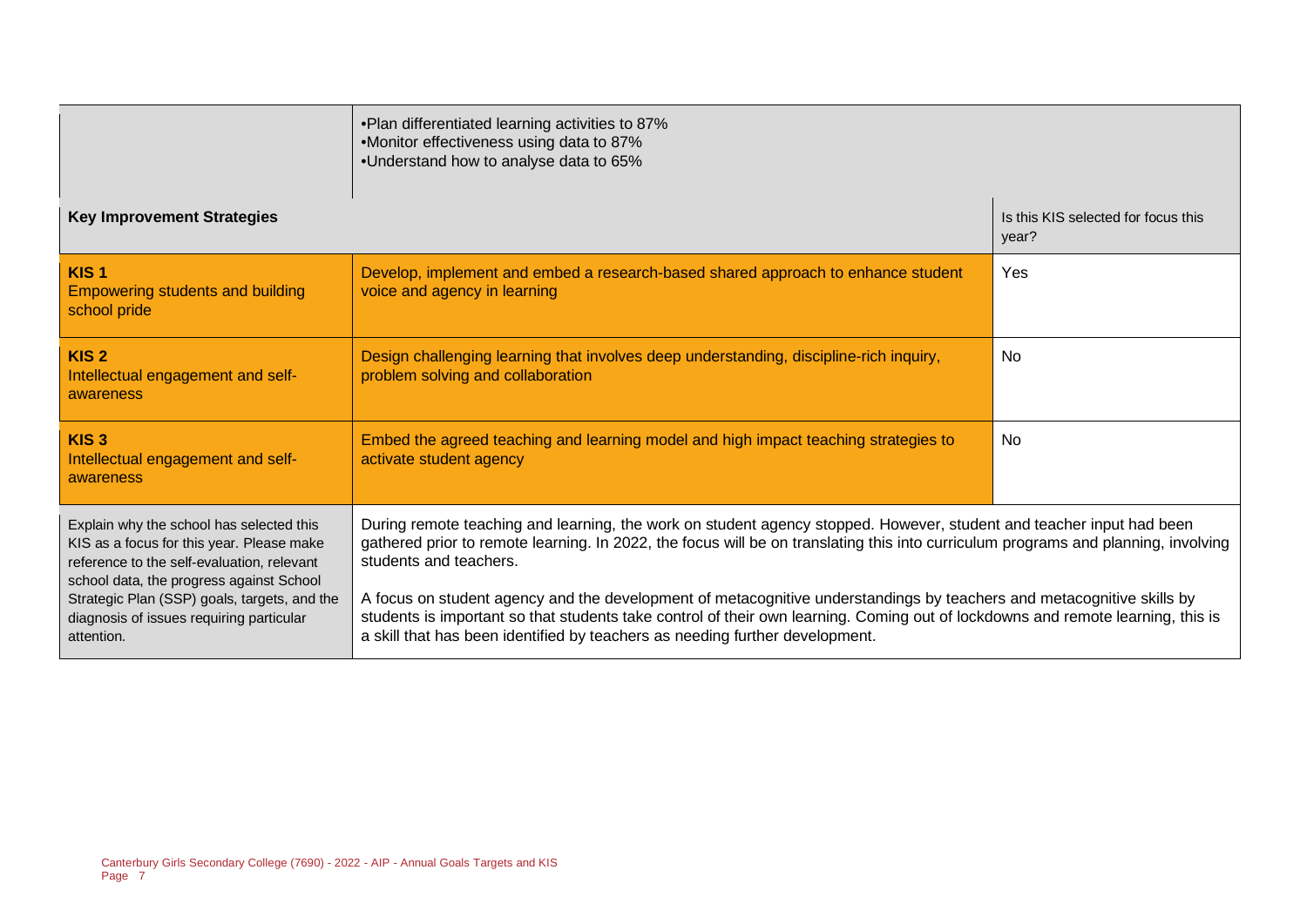# **Define Actions, Outcomes and Activities**

| Goal 1                                      | <b>2022 Priorities Goal</b><br>Some of our students have thrived in the remote learning environment, others have maintained their learning progress, and some<br>need extra learning and wellbeing support despite the best efforts of their teachers and families. In 2022 we will continue to focus on<br>student learning - with an increased focus on numeracy - and student wellbeing through the 2022 Priorities Goal, a learning Key<br>Improvement Strategy and a wellbeing Key Improvement Strategy. We will teach and support each student at their point of need and<br>in line with FISO.                                                                                                                                             |
|---------------------------------------------|---------------------------------------------------------------------------------------------------------------------------------------------------------------------------------------------------------------------------------------------------------------------------------------------------------------------------------------------------------------------------------------------------------------------------------------------------------------------------------------------------------------------------------------------------------------------------------------------------------------------------------------------------------------------------------------------------------------------------------------------------|
| 12 Month Target 1.1                         | By the end of 2022 increase the percentage of Year 9 students achieving high relative learning growth on NAPLAN: Reading to 36%<br>By the end of 2022 increase the percentage of Year 9 students achieving high relative learning growth on NAPLAN: Writing to 44%<br>By the end of 2022 increase the percentage in the top two NAPLAN bands at Year 9: Reading to 44%<br>By the end of 2022 increase the percentage in the top two NAPLAN bands at Year 9: Writing to 31%.<br>By the end of 2022 increase the percentage of Year 9 students achieving high relative learning growth on NAPLAN numeracy to<br>31%.<br>By the end of 2022 increase the percentage in the top two NAPLAN bands at Year 9 for numeracy to 46%                        |
| KIS <sub>1</sub><br>Priority 2022 Dimension | Learning - Support both those who need extra support and those who have thrived to continue to extend their learning, especially in<br>numeracy                                                                                                                                                                                                                                                                                                                                                                                                                                                                                                                                                                                                   |
| <b>Actions</b>                              | In 2022, Canterbury Girls' Secondary College has chosen the following Actions for the 2022 Priorities Goal KIS 1.a:<br>Continue to implement the 2022 Canterbury Girls' Secondary College funded support programs - Tutor in Learning Program,<br>the Middle Years Literacy and Numeracy Program, the Victorian High Achievers' Program<br>Introduce an after school homework program focussed on Maths and English<br>Continue to implement the funded integration program<br>Continue to implement and review the whole school literacy program including the re-worked reading program<br>Continue the classroom observation program undertaken by the Learning Specialists<br>Expand the classroom observation program to include PLT Leaders |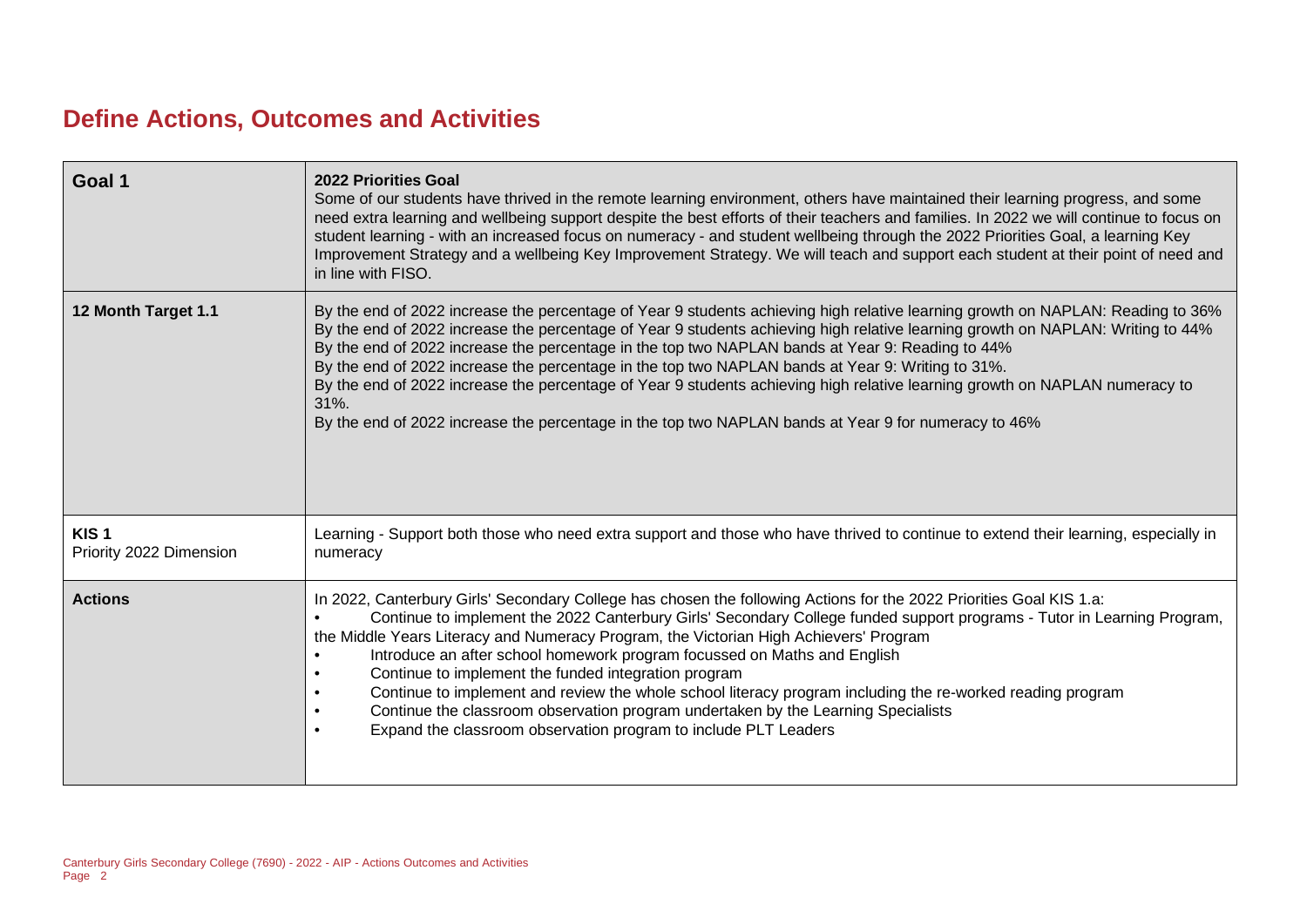| <b>Outcomes</b>           | Students will:<br>Engage in learning that caters to their individual learning needs to ensure growth<br>Reflect on and review their own outcomes and goals<br>Be able to identify their next point of learning based on success criteria<br>Implement NAPLAN Practice in class and identify misconceptions and use this to develop relevant skills and present<br><b>NAPLAN</b> style questions<br>Demonstrate an increased understanding of literacy skills and numeracy skills                                                                                                                                                                                                                                                                                                                                                                                                                      |
|---------------------------|-------------------------------------------------------------------------------------------------------------------------------------------------------------------------------------------------------------------------------------------------------------------------------------------------------------------------------------------------------------------------------------------------------------------------------------------------------------------------------------------------------------------------------------------------------------------------------------------------------------------------------------------------------------------------------------------------------------------------------------------------------------------------------------------------------------------------------------------------------------------------------------------------------|
|                           | Teachers will:<br>Embed formative assessment strategies into their teaching to guide student improvement<br>Moderate Years 7 to 10 student work to guide further differentiation and improvement<br>Use student data (NAPLAN, On Demand) to identify point of need learning in order to guide next steps in learning<br>Design curriculum that can be accessed at different levels by all students so they are stretched in their learning<br>Use formative assessment, identify students point of learning need and use the analysis in collaborative planning for<br>teaching practice<br>Build data literacy and numeracy skills and use this to identify student learning needs and adapt teaching practice for<br>improved learning                                                                                                                                                              |
|                           | Leaders will:<br>Provide time for staff to moderate learning tasks and formative assessments so they can provide feedback to students<br>Target specific data that teachers should use on a regular basis to ensure improvement for students<br>Provide structured professional learning regarding developing and using formative assesses for differentiated learning<br>Provide PL in formative assessment and opportunities for analysis of formative assessment strategies to identify students'<br>individual learning needs and using this to inform teaching practice through collaborative planning, moderation, shared teaching<br>practices.<br>Prioritise time for literacy and numeracy professional learning<br>Provide staff with feedback on observations undertaken by Learning Specialists<br>Facilitate NAPLAN Practice for identification of misconceptions, skills d<br>$\bullet$ |
| <b>Success Indicators</b> | NAPLAN outcome data<br>$\bullet$<br>On Demand testing data<br>Teacher judgements diagnostic, summative, formative<br>Pivot data<br>$\bullet$                                                                                                                                                                                                                                                                                                                                                                                                                                                                                                                                                                                                                                                                                                                                                          |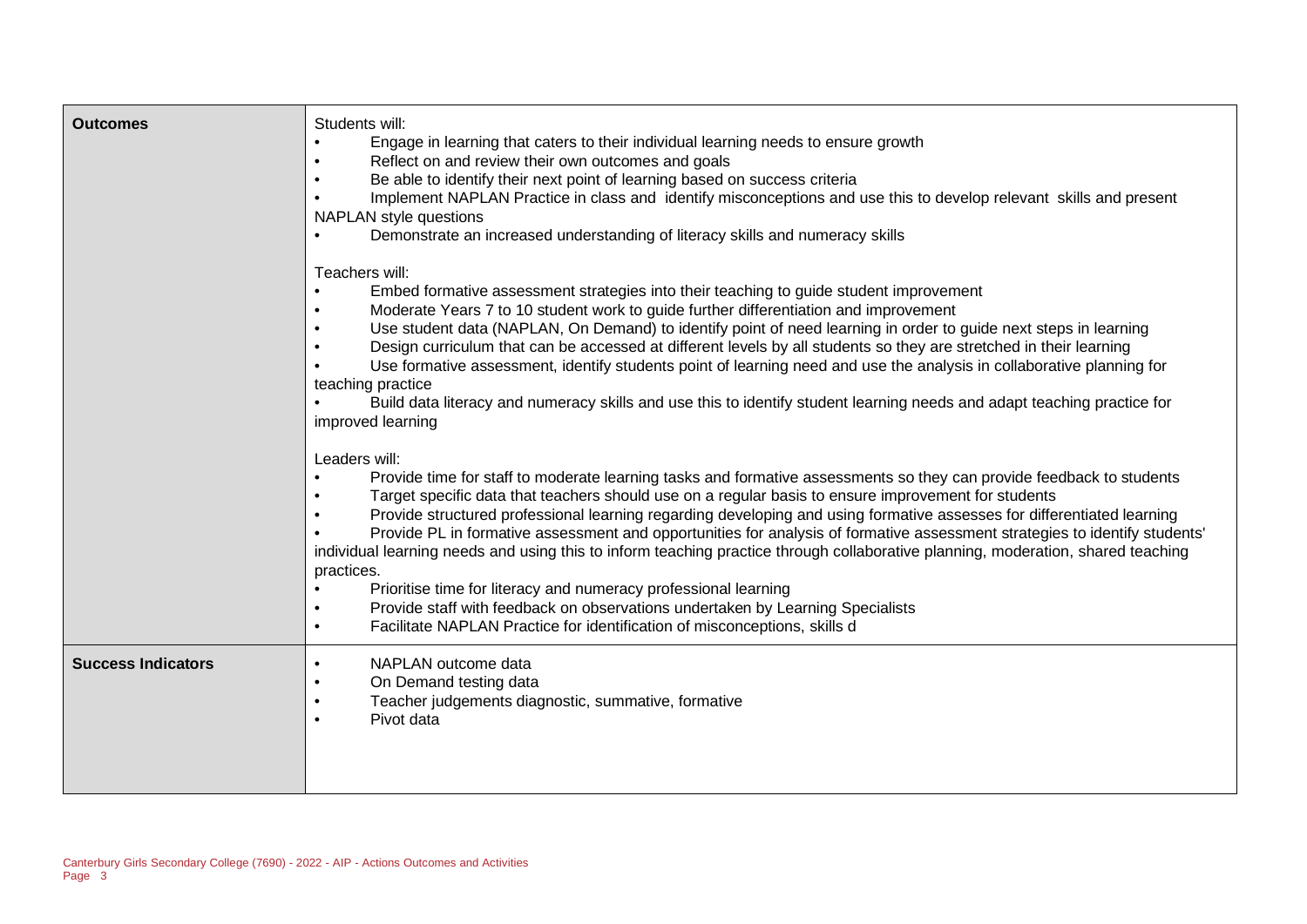| <b>Activities and Milestones</b>                                                                                   | <b>People Responsible</b>               | Is this a PL<br><b>Priority</b> | When                             | <b>Funding Streams</b>                                                                                                                                                                                            |
|--------------------------------------------------------------------------------------------------------------------|-----------------------------------------|---------------------------------|----------------------------------|-------------------------------------------------------------------------------------------------------------------------------------------------------------------------------------------------------------------|
| Successful implementation of DET funded learning support<br>programs as well as the CGSC learning support programs | $\overline{\mathbf{y}}$ Leadership Team | $\square$ PLP<br>Priority       | from:<br>Term 1<br>to:<br>Term 4 | \$0.00<br>Equity funding will<br>be used<br>Disability Inclusion<br>Tier 2 Funding will be<br>used<br>$\Box$ Schools Mental<br>Health Menu items<br>will be used which<br>may include DET<br>funded or free items |
| Classroom observation program                                                                                      | $\triangleright$ Learning Specialist(s) | $\Box$ PLP<br>Priority          | from:<br>Term 1<br>to:<br>Term 4 | \$0.00<br>Equity funding will<br>be used<br>Disability Inclusion<br>Tier 2 Funding will be<br>used<br><b>Schools Mental</b><br>Health Menu items<br>will be used which<br>may include DET<br>funded or free items |
| Literacy and numeracy skill development                                                                            | $\triangledown$ Leadership Team         | <b>ØPLP</b><br>Priority         | from:<br>Term 1                  | \$27,852.00                                                                                                                                                                                                       |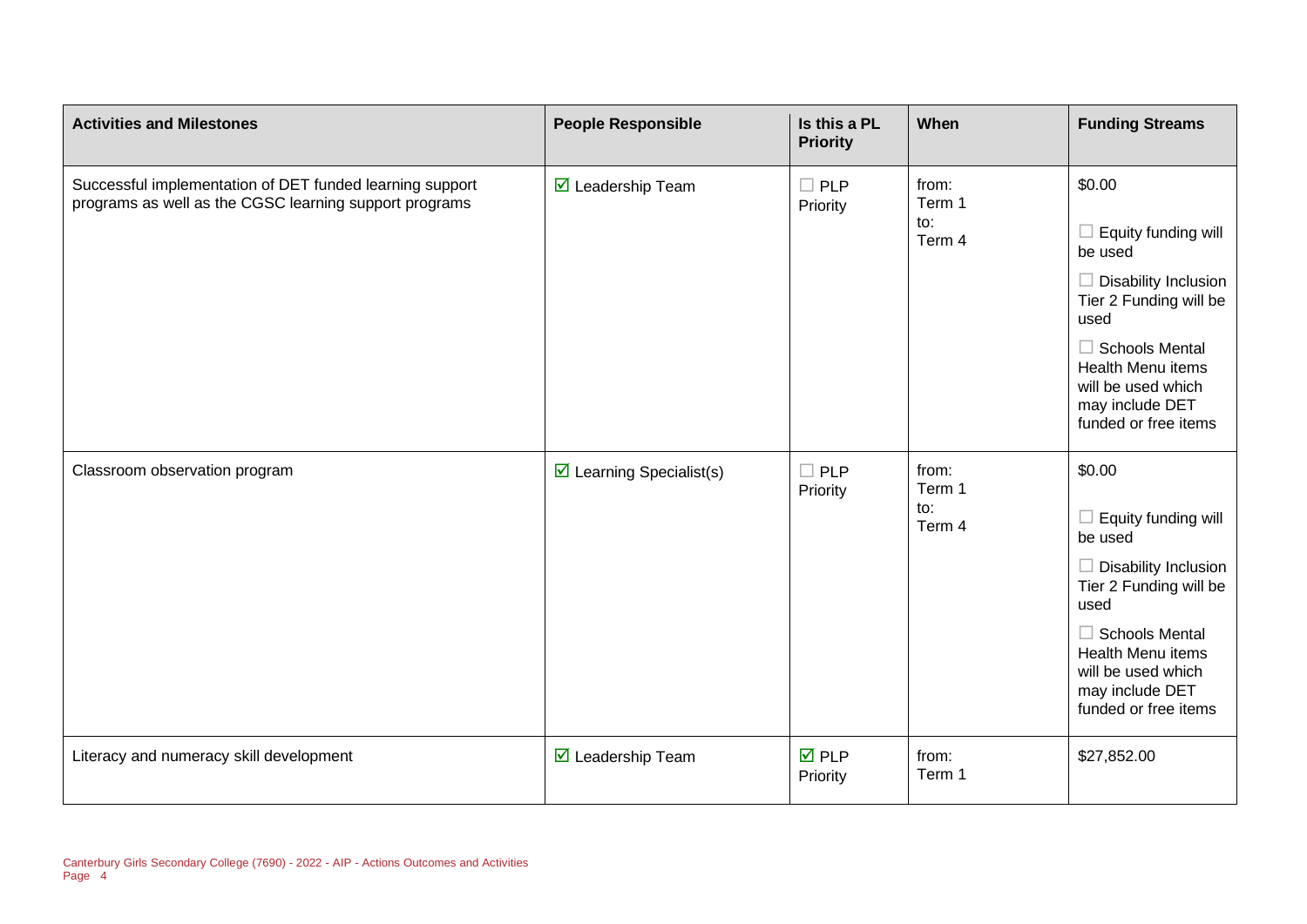|                                             |                                                                                                                                                                                                                                                                                                                                                                                                                                                                                           |                                                                                                                                                                                                                                                                                                                                                                                                                                                                                                                                      |  | to:<br>Term 4 | $\overline{\mathbf{M}}$ Equity funding will<br>be used<br>$\Box$ Disability Inclusion<br>Tier 2 Funding will be<br>used<br>$\Box$ Schools Mental<br><b>Health Menu items</b><br>will be used which<br>may include DET<br>funded or free items |
|---------------------------------------------|-------------------------------------------------------------------------------------------------------------------------------------------------------------------------------------------------------------------------------------------------------------------------------------------------------------------------------------------------------------------------------------------------------------------------------------------------------------------------------------------|--------------------------------------------------------------------------------------------------------------------------------------------------------------------------------------------------------------------------------------------------------------------------------------------------------------------------------------------------------------------------------------------------------------------------------------------------------------------------------------------------------------------------------------|--|---------------|-----------------------------------------------------------------------------------------------------------------------------------------------------------------------------------------------------------------------------------------------|
| KIS <sub>2</sub><br>Priority 2022 Dimension |                                                                                                                                                                                                                                                                                                                                                                                                                                                                                           | Wellbeing - Effectively mobilise available resources to support students' wellbeing and mental health, especially the most vulnerable                                                                                                                                                                                                                                                                                                                                                                                                |  |               |                                                                                                                                                                                                                                               |
| <b>Actions</b>                              | In 2022, Canterbury Girls' Secondary College has chosen the following Actions for the 2022 Priorities Goal KIS 1.b:<br>Implementation of the Mental Health Practitioner program<br>Continue to implement the CGSC HOSSW process and procedures for students in need<br>Forums for parents on supporting students<br>Presentations and workshops for students on study skills, planning for learning and resilience<br>Implementation of the Respectful Relationships program<br>$\bullet$ |                                                                                                                                                                                                                                                                                                                                                                                                                                                                                                                                      |  |               |                                                                                                                                                                                                                                               |
| <b>Outcomes</b>                             | Students will:<br>Students will report improved mental health<br>Participate in the co-curricular programs<br>Teachers will:<br><b>Effectively implement IEPs</b>                                                                                                                                                                                                                                                                                                                         | Students will be able to explain what positive mental health means and where they can seek support at school<br>At-risk students will continue to receive individualised support<br>Families of at-risk students will continue to receive regular communication and support from the school<br>Use the school processes to communicate concerns regarding students<br>Plan for and implement social and emotional learning within their curriculum areas<br>Be able to recognise, respond to and refer students' mental health needs |  |               |                                                                                                                                                                                                                                               |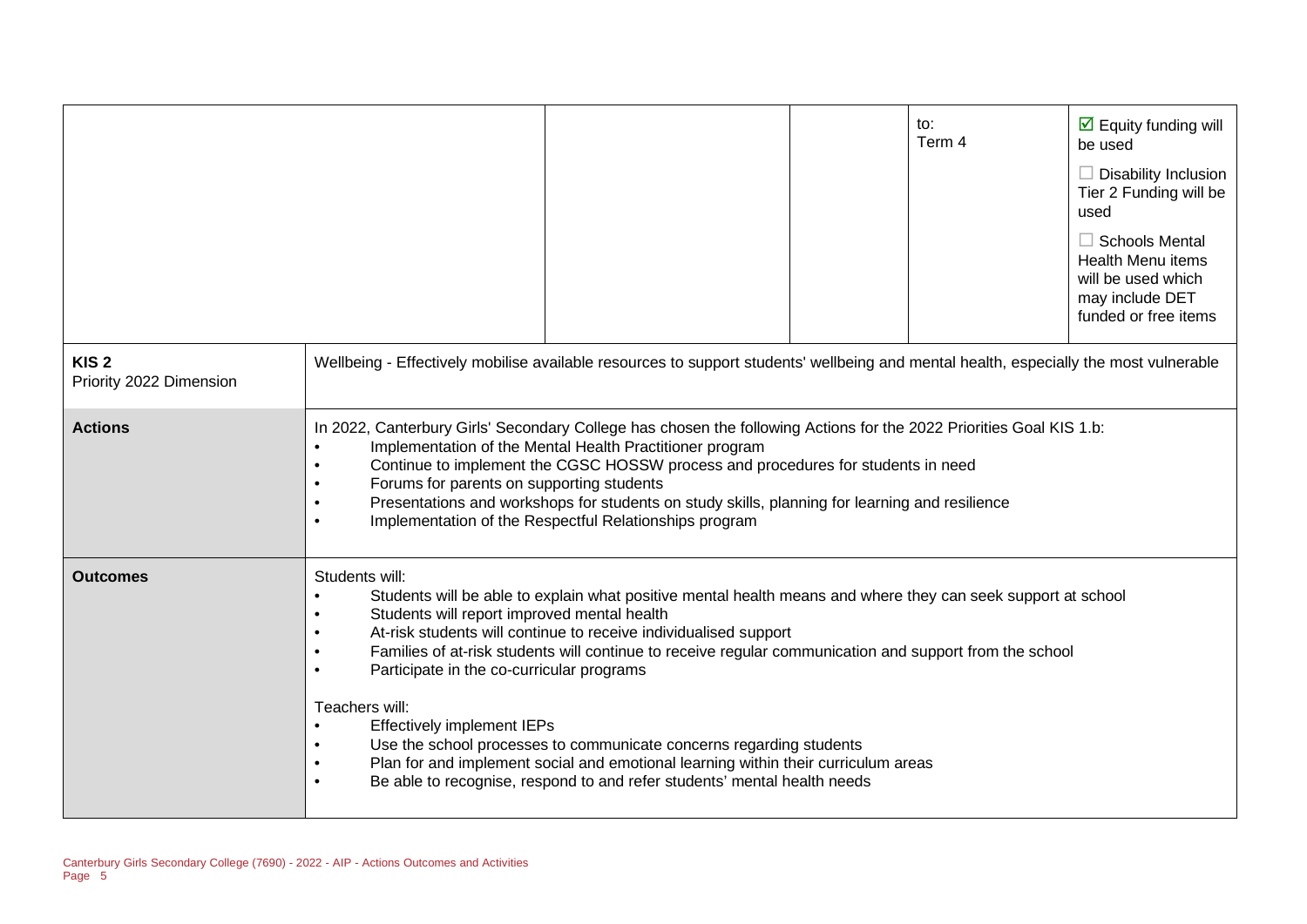|                                                                                      | Leaders will:<br>Provide time to Sub school staff to support students<br>Implement the Mental Health Practitioner Program<br>$\bullet$<br>Support the continuous development, documentation and revision of a multi-tiered response model to mental health<br>$\bullet$<br>Wellbeing team will directly support students' mental health and/or provide referral<br>$\bullet$ |                                                                                  |                                 |                                  |                                                                                                                                                                                                                                 |
|--------------------------------------------------------------------------------------|------------------------------------------------------------------------------------------------------------------------------------------------------------------------------------------------------------------------------------------------------------------------------------------------------------------------------------------------------------------------------|----------------------------------------------------------------------------------|---------------------------------|----------------------------------|---------------------------------------------------------------------------------------------------------------------------------------------------------------------------------------------------------------------------------|
| <b>Success Indicators</b>                                                            | $\bullet$<br>$\bullet$                                                                                                                                                                                                                                                                                                                                                       | Student attitudes to school data<br>Notes from HOSSW meetings and referrals      |                                 |                                  |                                                                                                                                                                                                                                 |
| <b>Activities and Milestones</b>                                                     |                                                                                                                                                                                                                                                                                                                                                                              | <b>People Responsible</b>                                                        | Is this a PL<br><b>Priority</b> | When                             | <b>Funding Streams</b>                                                                                                                                                                                                          |
| Implement the Mental Health Program using the DET funds<br>provided for this program |                                                                                                                                                                                                                                                                                                                                                                              | $\overline{\mathbf{z}}$ Allied Health<br>☑ Assistant Principal                   | $\square$ PLP<br>Priority       | from:<br>Term 1<br>to:<br>Term 4 | \$0.00<br>$\Box$ Equity funding will<br>be used<br>Disability Inclusion<br>Tier 2 Funding will be<br>used<br>$\Box$ Schools Mental<br><b>Health Menu items</b><br>will be used which<br>may include DET<br>funded or free items |
| Forums for parents                                                                   |                                                                                                                                                                                                                                                                                                                                                                              | $\overline{\mathbf{Z}}$ Allied Health<br>$\overline{\mathbf{M}}$ Leadership Team | $\Box$ PLP<br>Priority          | from:<br>Term 1<br>to:<br>Term 4 | \$0.00<br>$\Box$ Equity funding will<br>be used<br>Disability Inclusion<br>Tier 2 Funding will be<br>used                                                                                                                       |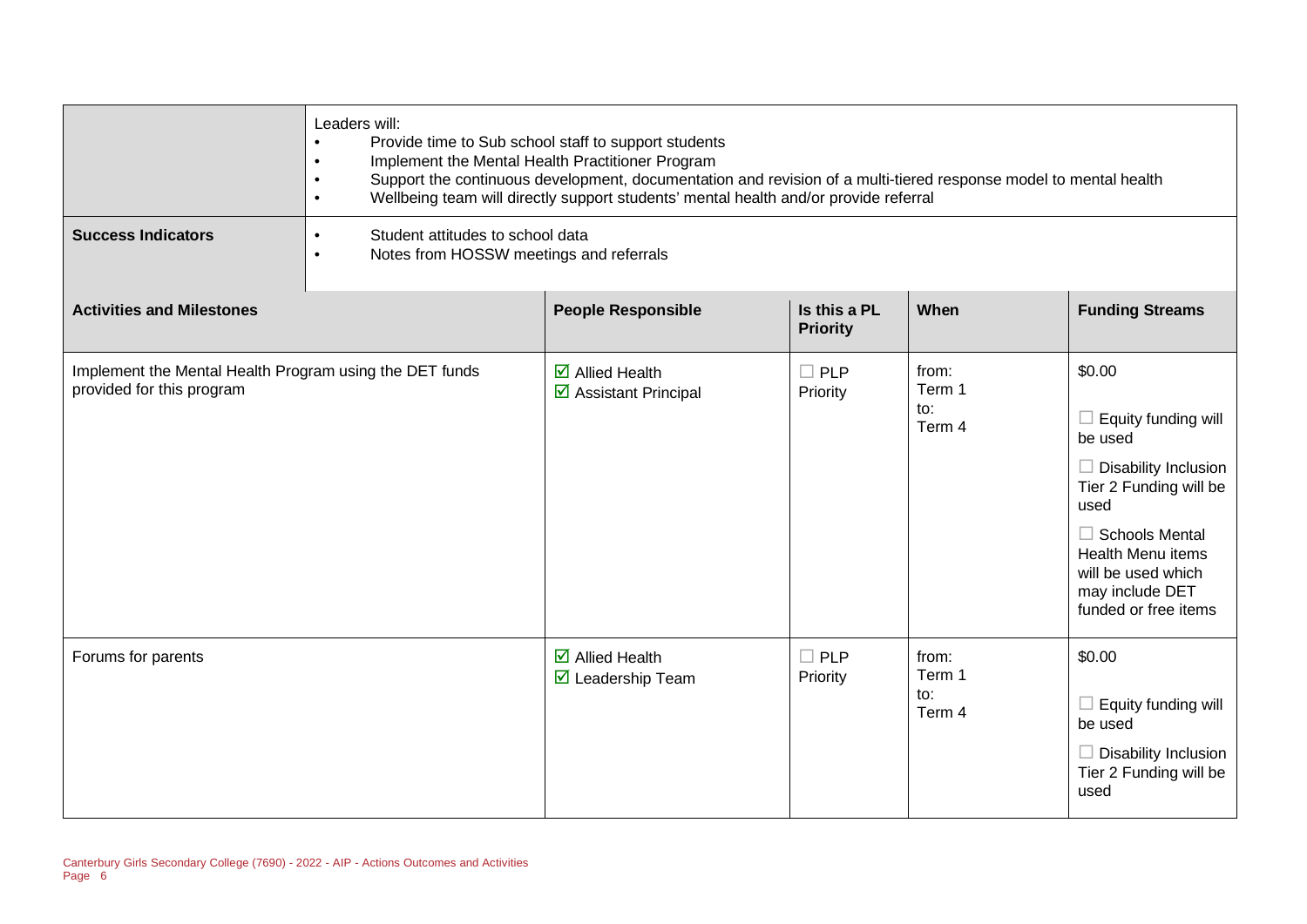|                                                                                                   |                                                                                                                                                                                                                                                                                                             |                                                                                                                         |                        |                                  | $\Box$ Schools Mental<br><b>Health Menu items</b><br>will be used which<br>may include DET<br>funded or free items                                                                                                              |
|---------------------------------------------------------------------------------------------------|-------------------------------------------------------------------------------------------------------------------------------------------------------------------------------------------------------------------------------------------------------------------------------------------------------------|-------------------------------------------------------------------------------------------------------------------------|------------------------|----------------------------------|---------------------------------------------------------------------------------------------------------------------------------------------------------------------------------------------------------------------------------|
| Presentations and workshops for students on study skills, planning<br>for learning and resilience |                                                                                                                                                                                                                                                                                                             | $\overline{\mathbf{z}}$ Allied Health<br>$\triangleright$ Leadership Team<br>$\triangledown$ Year Level Co-ordinator(s) | $\Box$ PLP<br>Priority | from:<br>Term 1<br>to:<br>Term 4 | \$0.00<br>Equity funding will<br>be used<br>$\Box$ Disability Inclusion<br>Tier 2 Funding will be<br>used<br>$\Box$ Schools Mental<br><b>Health Menu items</b><br>will be used which<br>may include DET<br>funded or free items |
| Goal 2                                                                                            |                                                                                                                                                                                                                                                                                                             | To build students as empowered learners, engaged and active in their learning                                           |                        |                                  |                                                                                                                                                                                                                                 |
| 12 Month Target 2.1                                                                               | By the end of 2022 improve the percentage of positive responses to the Attitudes to School Survey:<br><b>Stimulated Learning</b><br>•Year 7-9 to 68%<br>•Year 10-12 to 56%<br>Student voice and agency<br>•Year 7-9 to 58%<br>•Year 10-12 from 54%<br>Differentiated learning challenge<br>•Year 7-9 to 63% |                                                                                                                         |                        |                                  |                                                                                                                                                                                                                                 |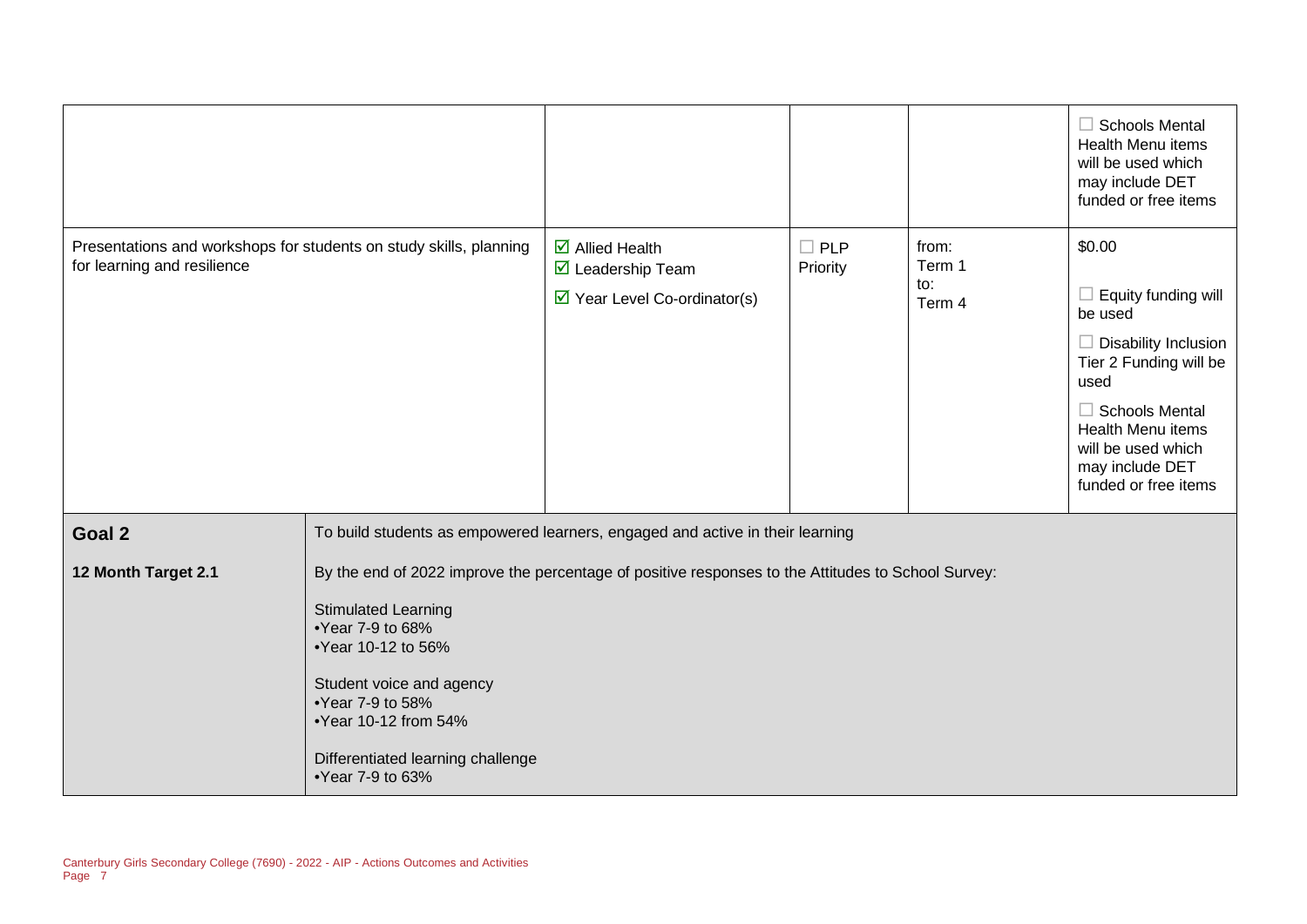|                                                                             | •Year 10-12 to 53%                                                                                                                                                                                                                                                                                                                                                                                                                                                                                                                                                                                                                                                              |
|-----------------------------------------------------------------------------|---------------------------------------------------------------------------------------------------------------------------------------------------------------------------------------------------------------------------------------------------------------------------------------------------------------------------------------------------------------------------------------------------------------------------------------------------------------------------------------------------------------------------------------------------------------------------------------------------------------------------------------------------------------------------------|
| 12 Month Target 2.2                                                         | By the end of 2022 improve the percentage of positive responses on the School Staff Survey - Climate module for teacher<br>collaboration to 80%                                                                                                                                                                                                                                                                                                                                                                                                                                                                                                                                 |
| 12 Month Target 2.3                                                         | By the end of 2022 improve the percentage of positive responses on the School Staff Survey - Teaching and Learning modules for<br>the following factors:<br>.Plan differentiated learning activities to 87%<br>•Monitor effectiveness using data to 87%<br>•Understand how to analyse data to 65%                                                                                                                                                                                                                                                                                                                                                                               |
| KIS <sub>1</sub><br><b>Empowering students and</b><br>building school pride | Develop, implement and embed a research-based shared approach to enhance student voice and agency in learning                                                                                                                                                                                                                                                                                                                                                                                                                                                                                                                                                                   |
| <b>Actions</b>                                                              | In 2022, Canterbury Girls' Secondary College has chosen the following Actions for the 2022 Priorities Goal KIS 2.a:<br>Appointment of a Learning Specialist: Metacognition to lead the implementation of the program including a common<br>language<br>Cycle of inquiry to form the basis of a whole school model<br>Professional learning for all staff on metacognitive practices to be implemented in the classroom                                                                                                                                                                                                                                                          |
| <b>Outcomes</b>                                                             | Students will:<br>Be able to articulate what student voice and agency means in their learning<br>Respond positively to opportunities for regulating their own learning<br>Teachers will:<br>Implement the aspects of student voice and agency into the instructional model<br>Use a common language in PLT meetings and in the classroom regarding student voice and agency<br>Participate in professional learning to enhance their knowledge of metacognitive skills<br>Leaders will:<br>Provide time in PLTs to oversee the implementation of student voice and agency strategies into the instructional model<br>Provide professional learning to enhance teacher knowledge |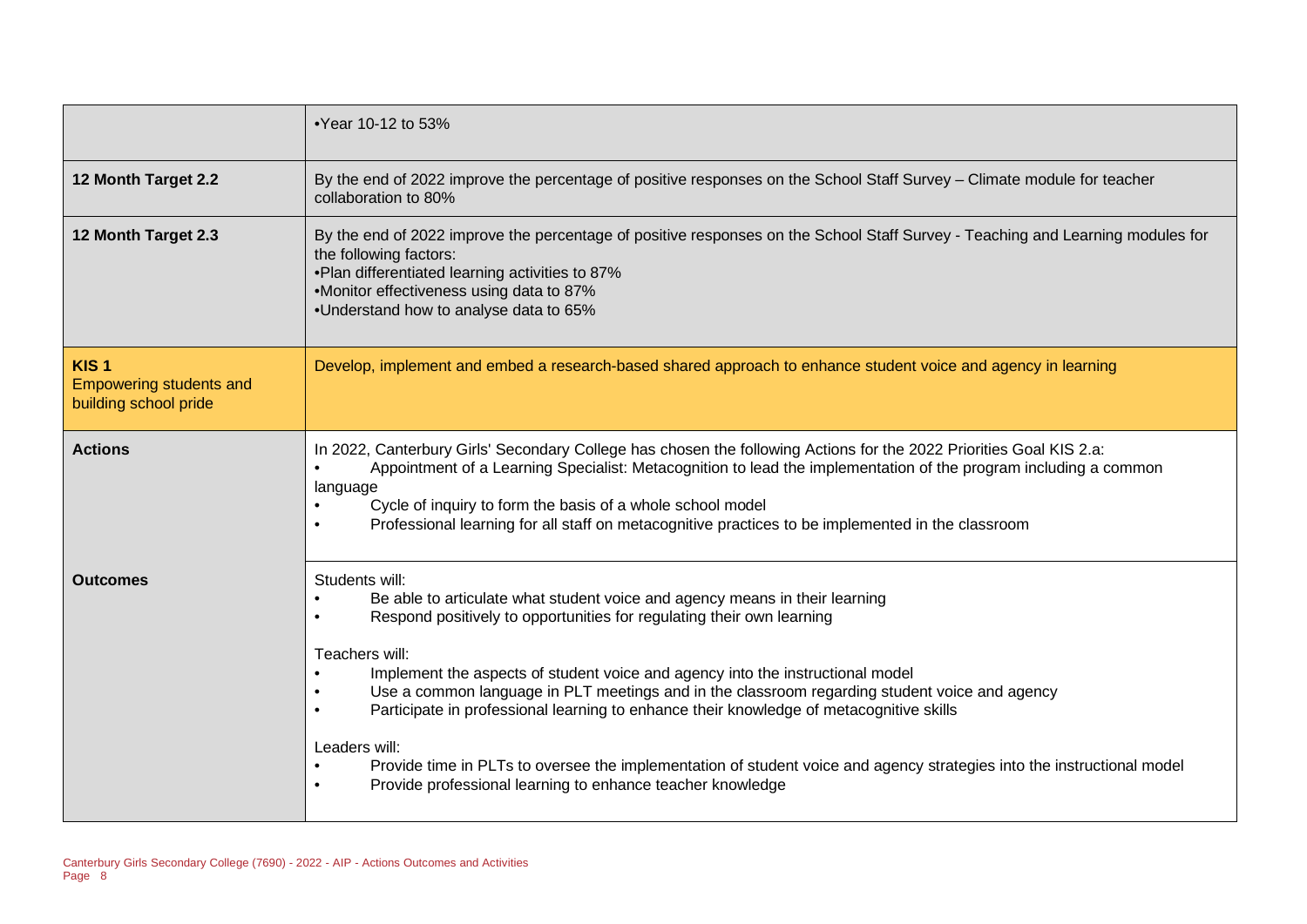| <b>Success Indicators</b>                                                                                                    | Student attitudes to school data<br>Pivot data<br>Documentation of frameworks, policies and/or programs |                                                                                                                  |                                 |                                  |                                                                                                                                                                                                                          |
|------------------------------------------------------------------------------------------------------------------------------|---------------------------------------------------------------------------------------------------------|------------------------------------------------------------------------------------------------------------------|---------------------------------|----------------------------------|--------------------------------------------------------------------------------------------------------------------------------------------------------------------------------------------------------------------------|
| <b>Activities and Milestones</b>                                                                                             |                                                                                                         | <b>People Responsible</b>                                                                                        | Is this a PL<br><b>Priority</b> | When                             | <b>Funding Streams</b>                                                                                                                                                                                                   |
| Appointment of a Learning Specialist: Metacognition to lead the<br>implementation of the program including a common language |                                                                                                         | $\triangledown$ Leadership Team<br>$\triangleright$ Learning Specialist(s)                                       | $\square$ PLP<br>Priority       | from:<br>Term 1<br>to:<br>Term 4 | \$0.00<br>Equity funding will<br>be used<br><b>Disability Inclusion</b><br>Tier 2 Funding will be<br>used<br><b>Schools Mental</b><br>Health Menu items<br>will be used which<br>may include DET<br>funded or free items |
| Professional learning for all staff on metacognitive practices to be<br>implemented in the classroom                         |                                                                                                         | $\triangledown$ Leadership Team<br>$\triangleright$ Learning Specialist(s)<br>$\overline{\mathbf{M}}$ Teacher(s) | $\overline{M}$ PLP<br>Priority  | from:<br>Term 1<br>to:<br>Term 4 | \$0.00<br>Equity funding will<br>be used<br><b>Disability Inclusion</b><br>Tier 2 Funding will be<br>used<br><b>Schools Mental</b><br>Health Menu items<br>will be used which<br>may include DET<br>funded or free items |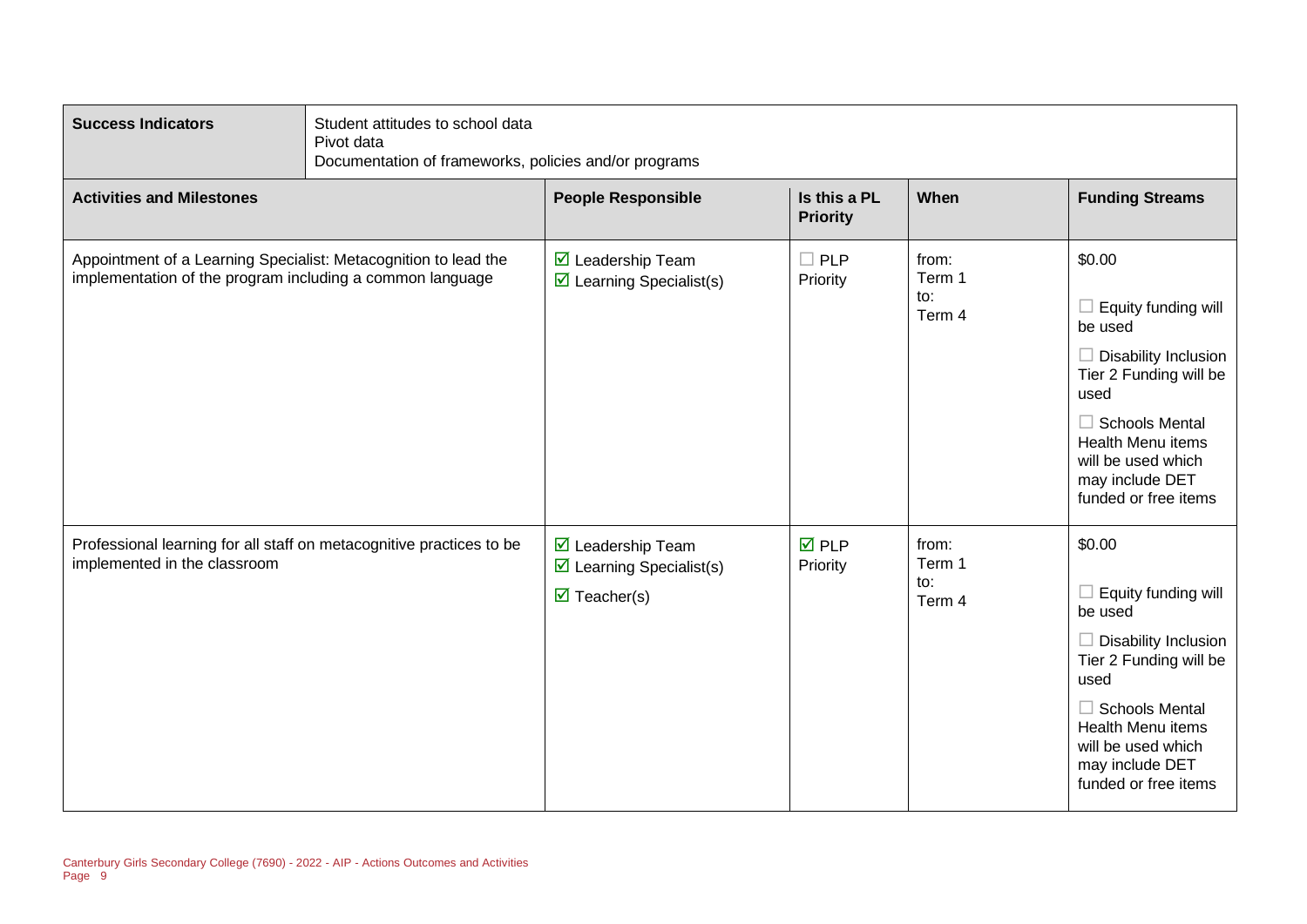Canterbury Girls Secondary College (7690) - 2022 - AIP - Actions Outcomes and Activities Page 10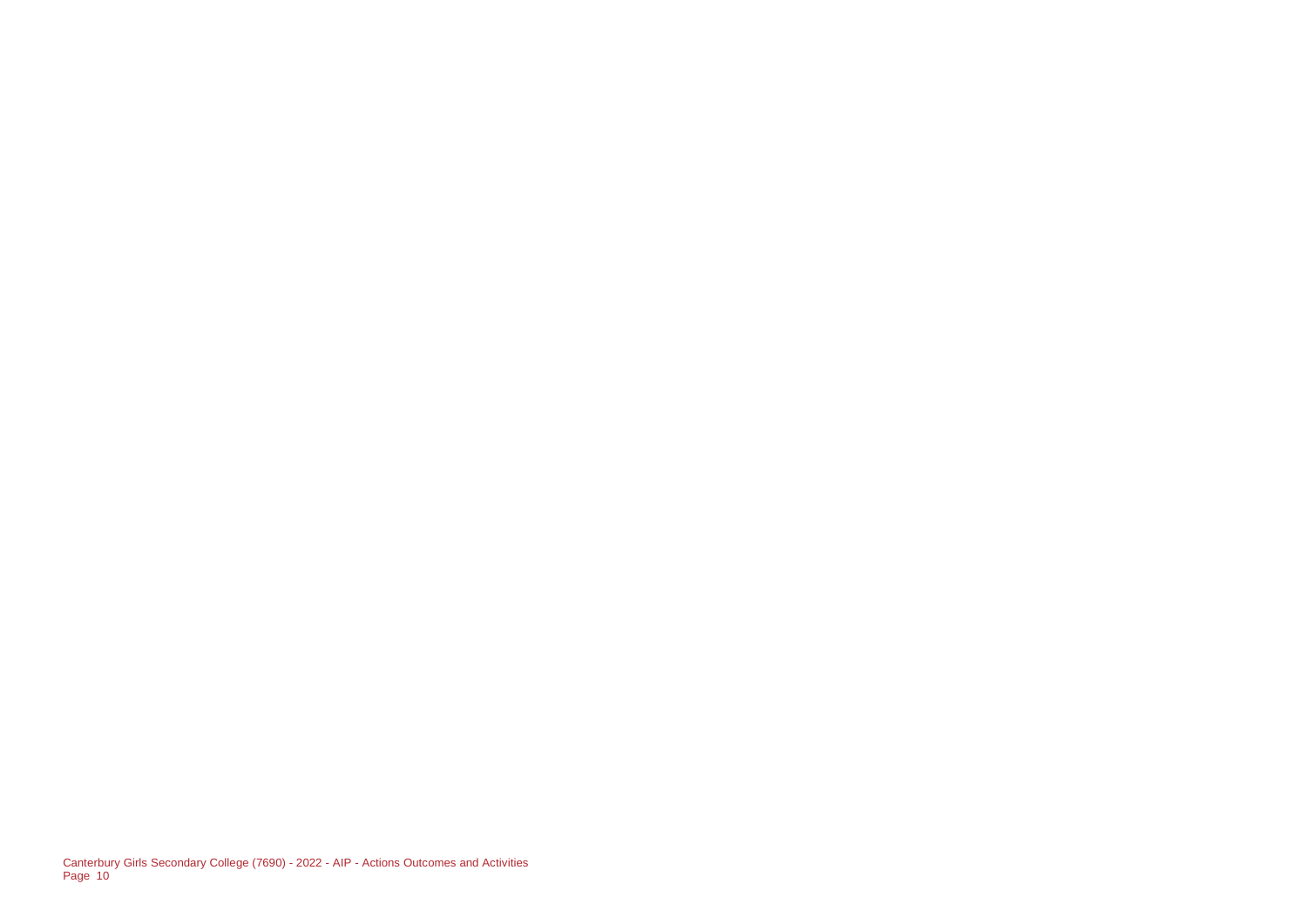# **Funding Planner**

### Summary of Budget and Allocated Funding

| <b>Summary of Budget</b>            | School's total funding (\$) | <b>Funding Allocated in activities (\$)</b> | Still available/shortfall |
|-------------------------------------|-----------------------------|---------------------------------------------|---------------------------|
| <b>Equity Funding</b>               | \$27,852.00                 | \$27,852.00                                 | \$0.00                    |
| Disability Inclusion Tier 2 Funding | \$0.00                      | \$0.00                                      | \$0.00                    |
| Schools Mental Health Fund and Menu | \$0.00                      | \$0.00                                      | \$0.00                    |
| <b>Total</b>                        | \$27,852.00                 | \$27,852.00                                 | \$0.00                    |

### Activities and Milestones – Total Budget

| <b>Activities and Milestones</b>        | <b>Budget</b> |
|-----------------------------------------|---------------|
| Literacy and numeracy skill development | \$27,852.00   |
| <b>Totals</b>                           | \$27,852.00   |

### Activities and Milestones - Equity Funding

| <b>Activities and Milestones</b>           | When                             | Funding allocated (\$) | Category                          |
|--------------------------------------------|----------------------------------|------------------------|-----------------------------------|
| Literacy and numeracy skill<br>development | from:<br>Term 1<br>to:<br>Term 4 | \$27,852.00            | $\boxtimes$ School-based staffing |
| <b>Totals</b>                              |                                  | \$27,852.00            |                                   |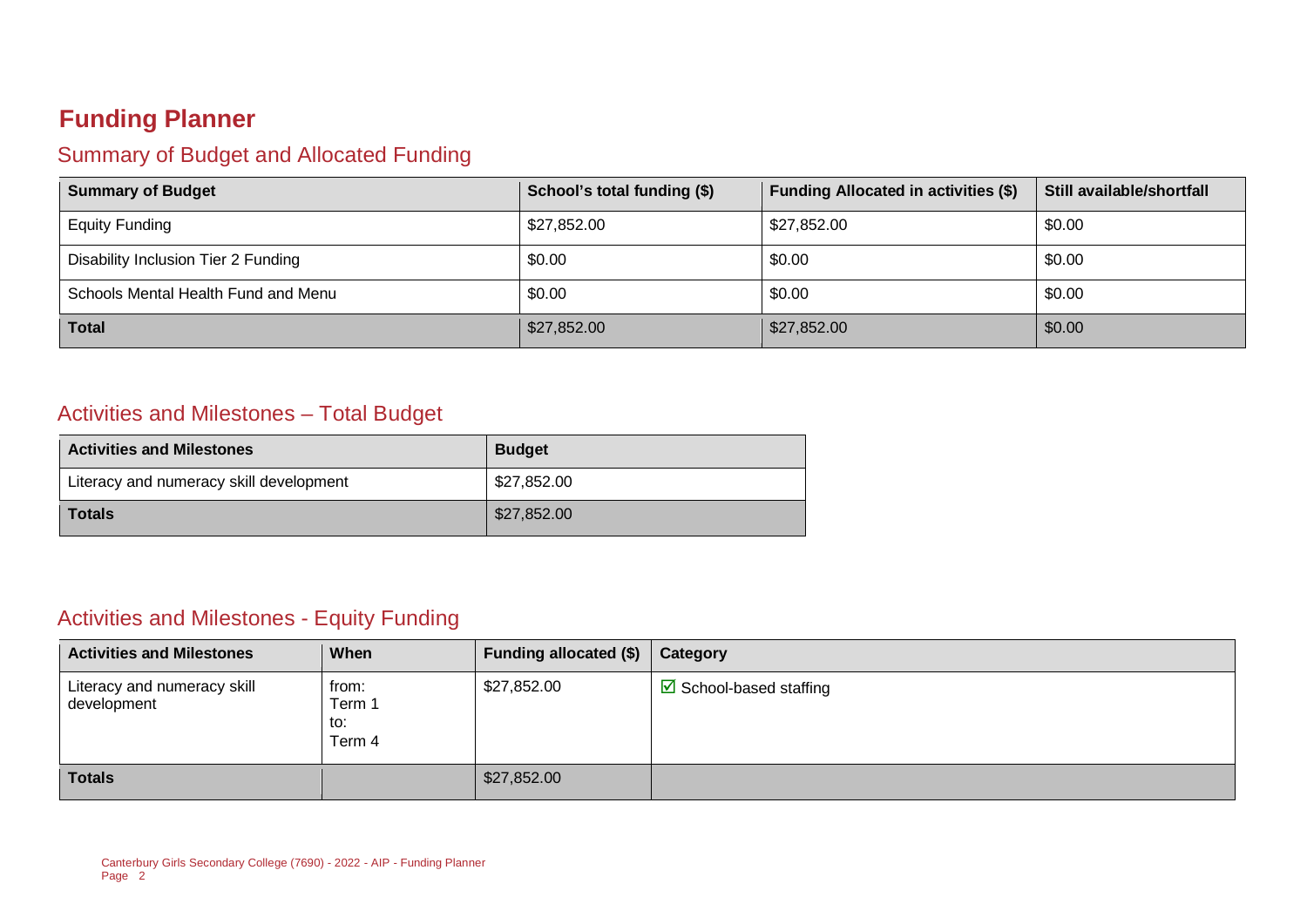### Activities and Milestones - Disability Inclusion Funding

| <b>Activities and Milestones</b> | <b>When</b> | Funding allocated (\$) | Category |
|----------------------------------|-------------|------------------------|----------|
| Totals                           |             | \$0.00                 |          |

### Activities and Milestones - Schools Mental Health Fund and Menu

| <b>Activities and Milestones</b> | When | Funding allocated (\$) | Category |
|----------------------------------|------|------------------------|----------|
| <b>Totals</b>                    |      | \$0.00                 |          |

### Additional Funding Planner – Total Budget

| <b>Activities and Milestones</b> | <b>Budget</b> |
|----------------------------------|---------------|
| <b>Totals</b>                    | \$0.00        |

### Additional Funding Planner – Equity Funding

| <b>Activities and Milestones</b> | <b>When</b> | Funding allocated (\$) | Category |
|----------------------------------|-------------|------------------------|----------|
| Totals                           |             | \$0.00                 |          |

### Additional Funding Planner – Disability Inclusion Funding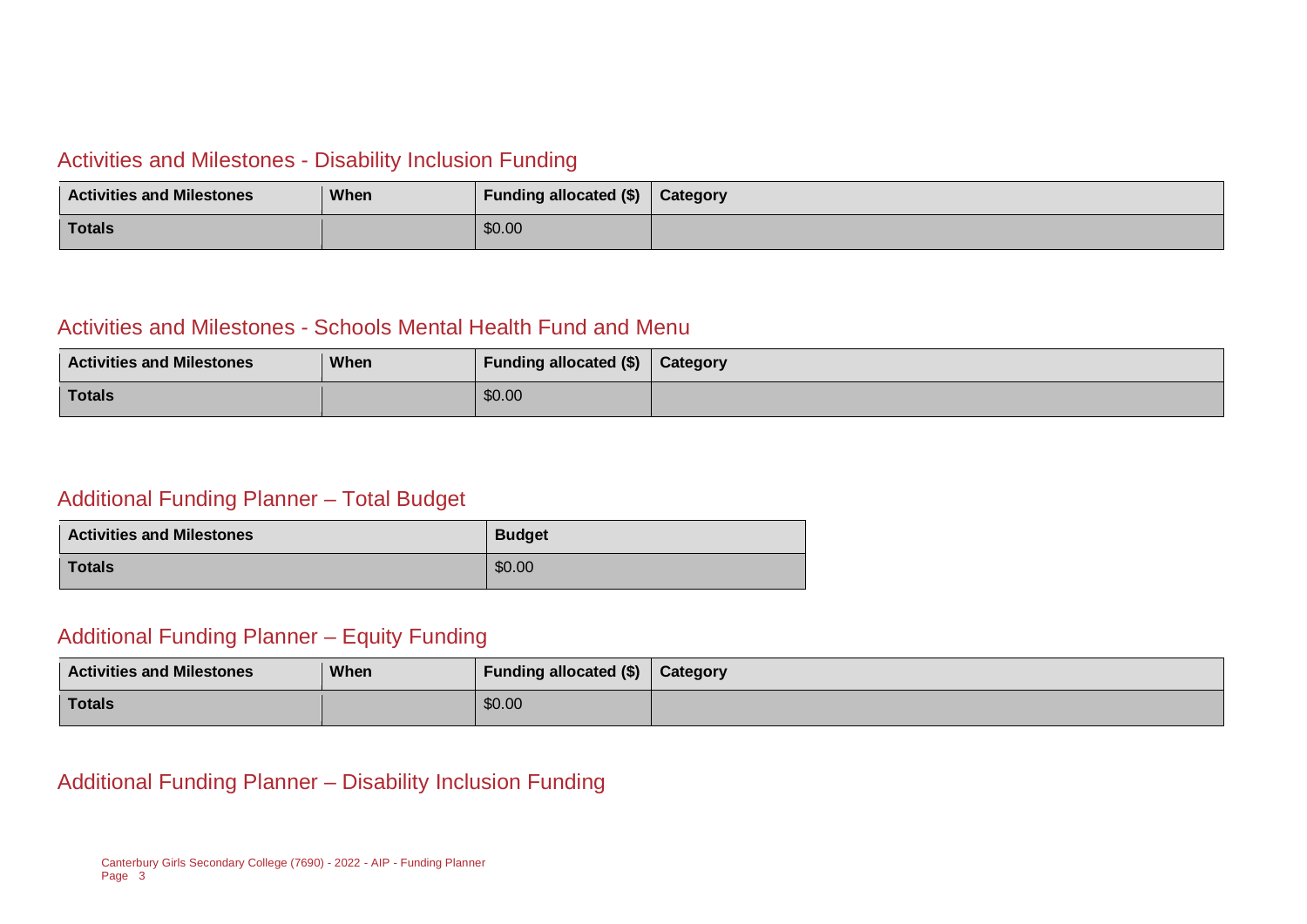| <b>Activities and Milestones</b> | <b>When</b> | Funding allocated $(\$)$   Category |  |
|----------------------------------|-------------|-------------------------------------|--|
| <b>Totals</b>                    |             | \$0.00                              |  |

## Additional Funding Planner – Schools Mental Health Fund and Menu

| <b>Activities and Milestones</b> | When | Funding allocated $(\$)$ | Category |
|----------------------------------|------|--------------------------|----------|
| <b>Totals</b>                    |      | \$0.00                   |          |